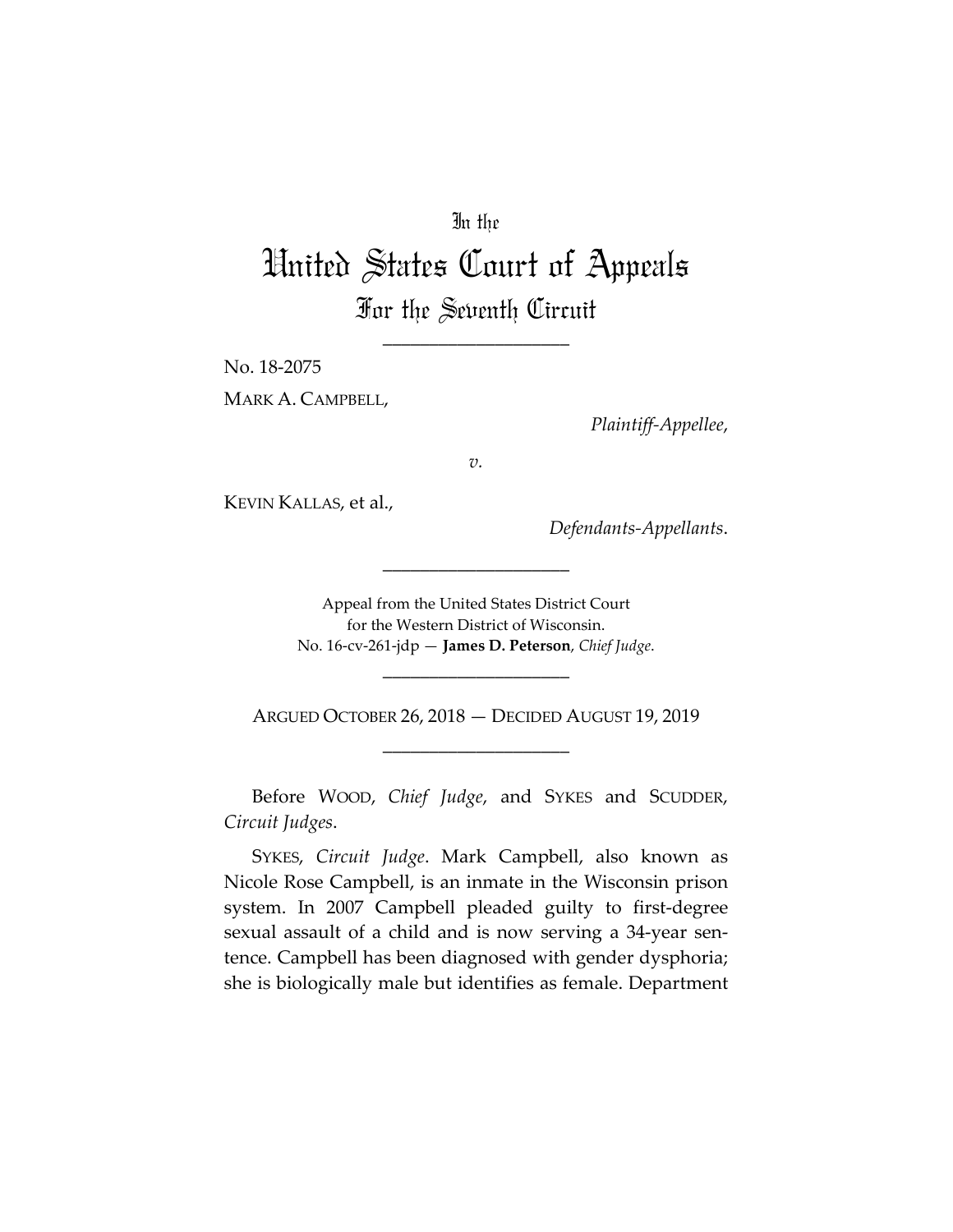of Corrections ("DOC") medical staff are treating Campbell's condition with cross-gender hormone therapy.

Beginning in September 2013, Campbell repeatedly requested a more radical intervention: sex-reassignment surgery. National standards of care recommend that patients undertake one year of "real life" experience as a person of their self-identified gender before resorting to irreversible surgical options. That preparatory period presents challenges for officials charged with the administration of sexsegregated prisons. DOC officials consulted an outside expert, who determined that Campbell was a potential surgical candidate. But the expert's cautious conclusion was conditioned on DOC officials developing a safe, workable solution to the real-life-experience dilemma. Citing these concerns and DOC policy, officials denied Campbell's request.

After filing grievances and exhausting administrative appeals, Campbell sued Dr. Kevin Kallas, the DOC Mental Health Director, and a host of other prison officials under 42 U.S.C. § 1983. She alleged that the defendants were deliberately indifferent to her serious medical needs in violation of the Eighth Amendment and sought damages and injunctive relief. Both sides moved for summary judgment, and the defendants also claimed qualified immunity. The district court denied the motions. As relevant here, the judge rejected the claim of qualified immunity, concluding that caselaw clearly established a constitutional right to effective medical treatment.

We reverse. Qualified immunity shields a public official from suit for damages unless caselaw clearly puts him on notice that his action is unconstitutional. The judge's ap-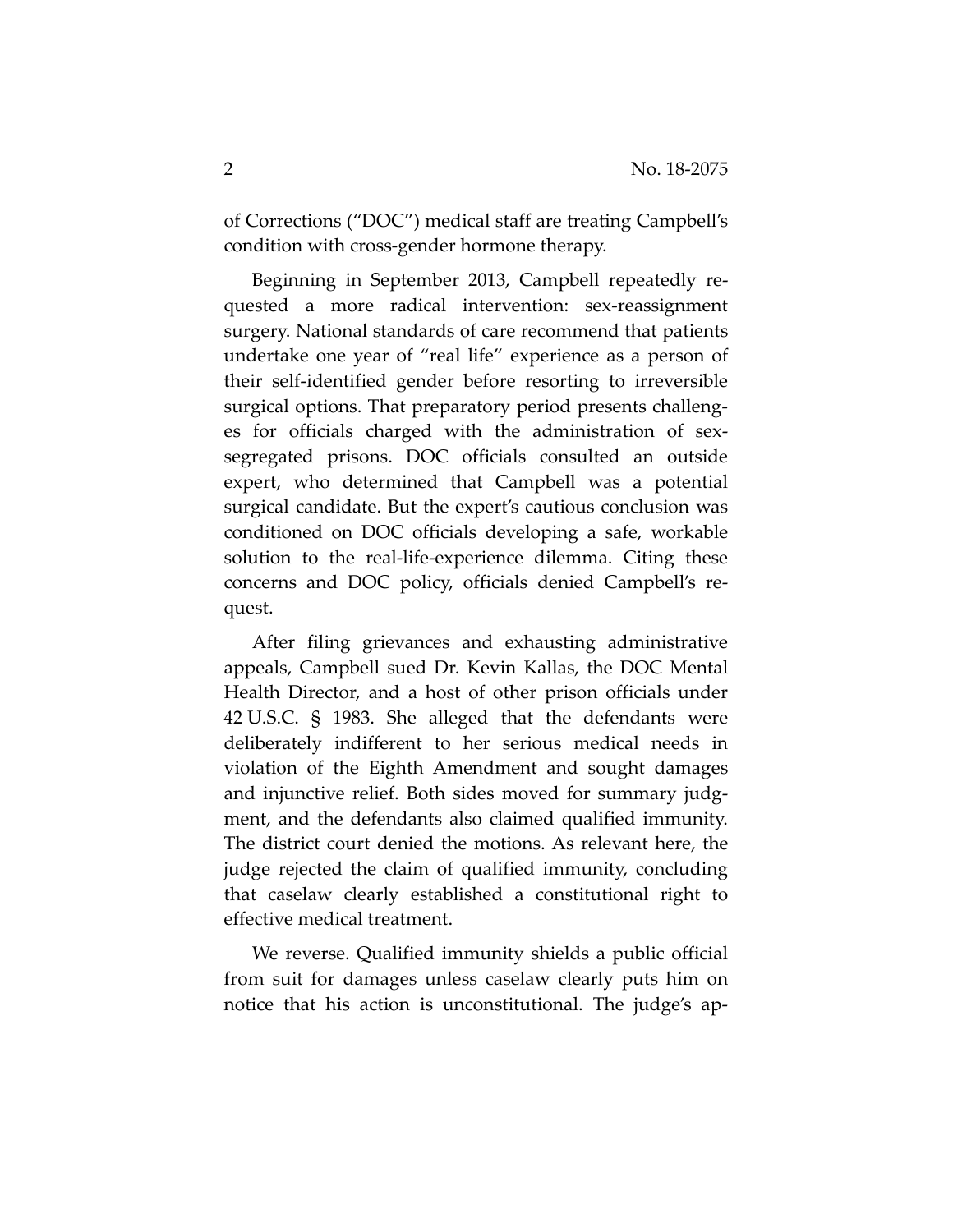proach to the qualified-immunity question was far too general. The Eighth Amendment requires prison healthcare professionals to exercise medical judgment when making decisions about an inmate's treatment. And they cannot completely deny the care of a serious medical condition. But cases recognizing those broad principles could not have warned these defendants that treating an inmate's gender dysphoria with hormone therapy and deferring consideration of sex-reassignment surgery violates the Constitution. Moreover, it's doubtful that a prisoner can prove a case of deliberate indifference when, as here, prison officials followed accepted medical standards. The defendants are immune from damages liability.

# **I. Background**

# **A. Standards of Care**

Campbell suffers from gender dysphoria, an acute form of mental distress stemming from strong feelings of incongruity between one's anatomy and one's gender identity. *See*  AM. PSYCHIATRIC ASS'N, DIAGNOSTIC & STATISTICAL MANUAL OF MENTAL DISORDERS 451 (5th ed. 2013). To "provide clinical guidance for health professionals," the World Professional Association for Transgender Health established national standards of care for transsexual, transgender, and gendernonconforming individuals. WORLD PROFESSIONAL ASS'N FOR TRANSGENDER HEALTH, STANDARDS OF CARE FOR THE HEALTH OF TRANSSEXUAL, TRANSGENDER, & GENDER NONCONFORMING PEOPLE 1 (7th version 2011) ("the *Standards*"), https://www.wpath.org/media/cms/Documents/SOC%20v7/ Standards%20of%20Care\_V7%20Full%20Book\_English.pdf. The parties cite the *Standards* extensively and treat them as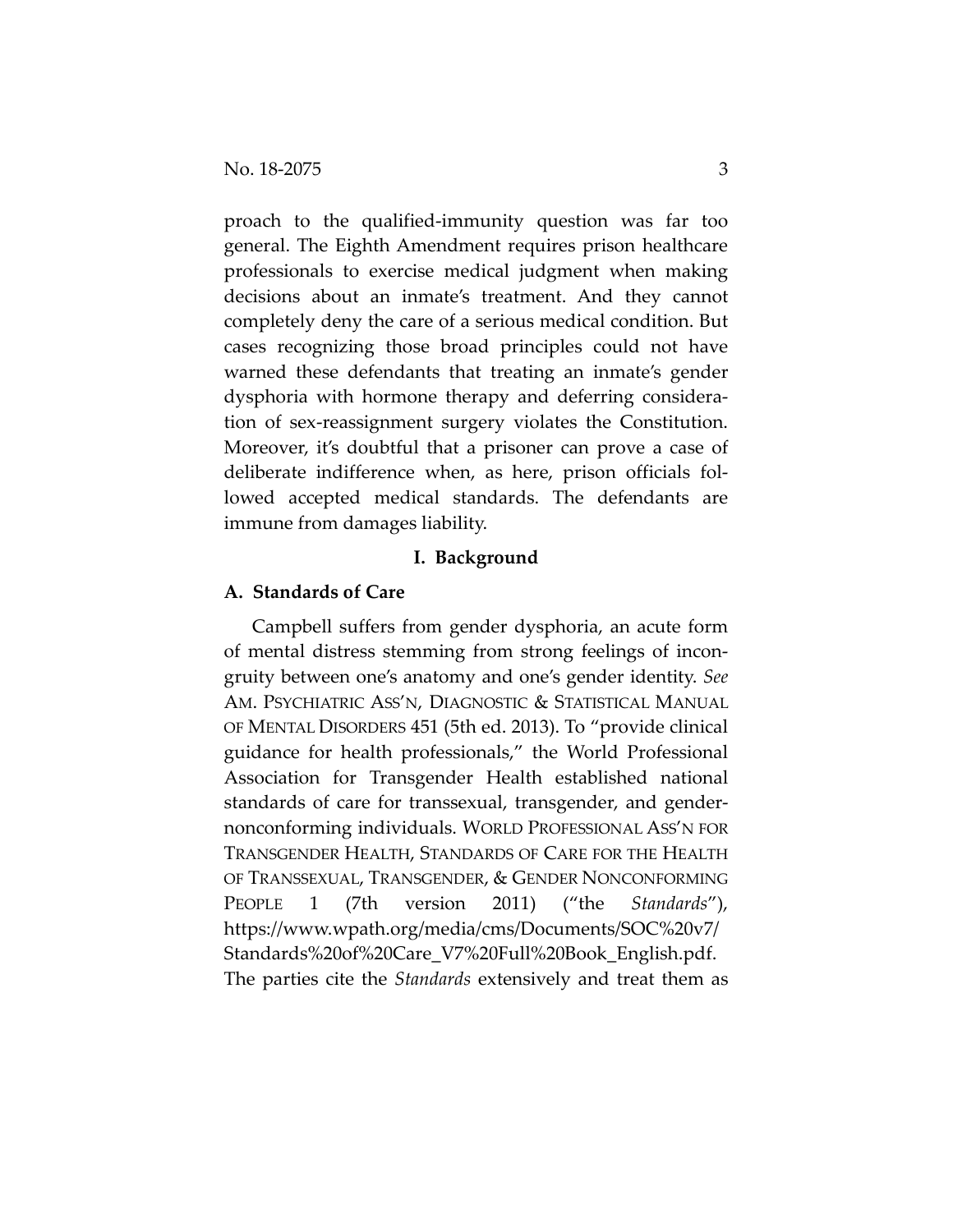authoritative. "While flexible," these clinical guidelines "offer standards for promoting optimal health care." *Id.* at 2.

The *Standards* outline a range of treatment options for individuals with gender dysphoria. Patients may be encouraged to alter their "gender expression" by living continuously or part-time in another gender role. *Id.* at 9. Hormone therapy, which can "feminize or masculinize the body," is appropriate for some patients. *Id.* The *Standards* provide four criteria for hormone-therapy eligibility:

> 1. Persistent, well-documented gender dysphoria;

> 2. Capacity to make a fully informed decision and to consent for treatment;

3. Age of majority in a given country … ; [and]

4. If significant medical or mental health concerns are present, they must be reasonably well-controlled.

*Id.* at 34. Psychotherapy is not an "absolute" prerequisite for hormone therapy or surgery but is "highly recommended." *Id.* at 28.

Surgery is "the last and the most considered step in the treatment process," and not all gender-dysphoric patients are surgical candidates. *Id.* at 54. The *Standards* outline several surgical approaches. *Id.* at 57–61. Some modify secondary sex characteristics via breast reduction or augmentation, and facial- and voice-feminization surgery. *Id.* at 57. The *Standards* don't require hormonal interventions or extensive preparatory periods for these surgeries, though 12 months of feminizing hormone therapy is recommended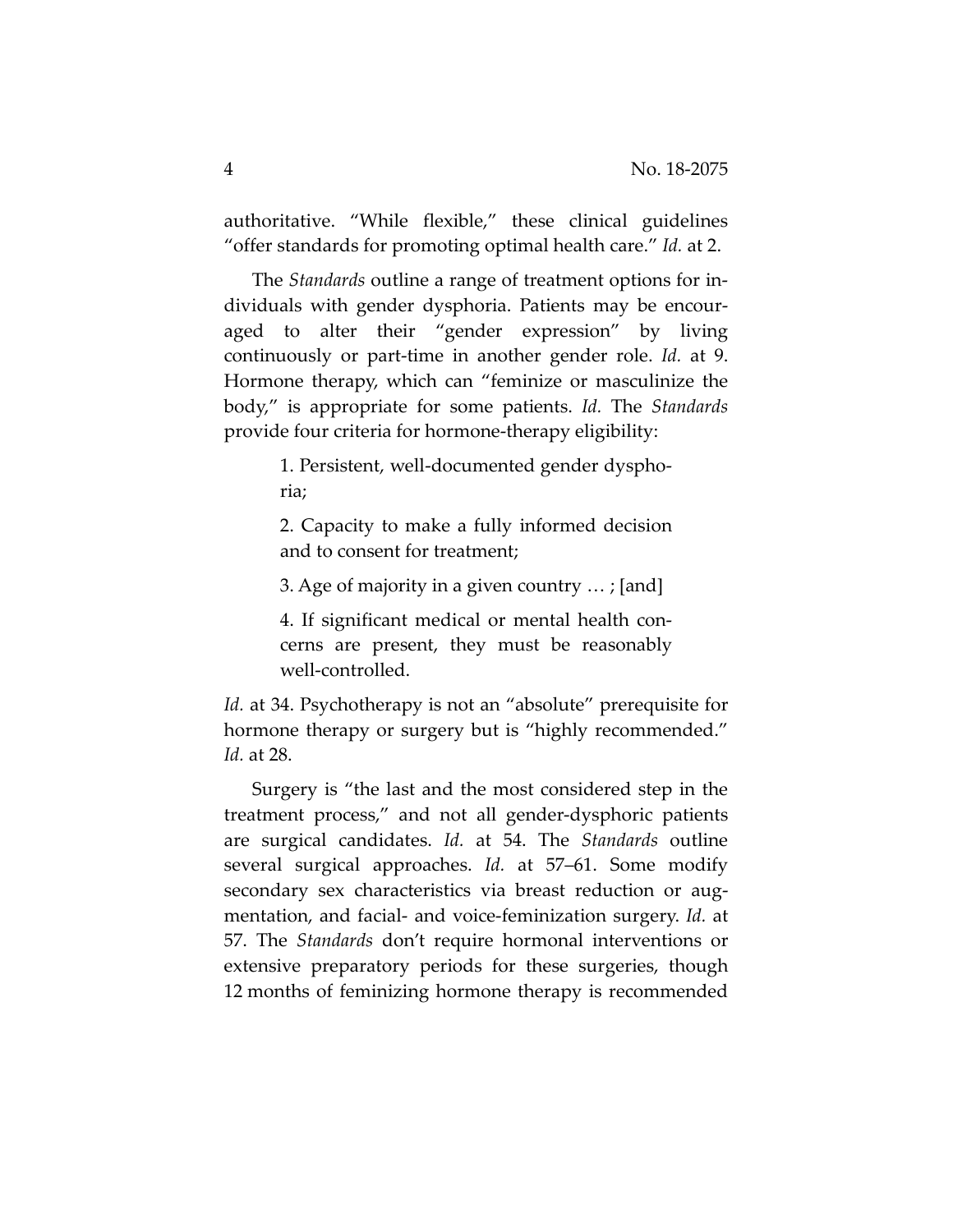for male-to-female patients. *Id.* at 58–59. Surgeries altering a patient's reproductive organs carry stricter eligibility criteria. *Id.* at 59–61. A patient meets the criteria for a hysterectomy and ovariectomy (removal of the uterus and ovaries) or an orchiectomy (removal of the testicles) if he or she satisfies the hormone-therapy criteria and has completed a year of continuous hormone therapy. *Id.* at 60.

For operations commonly referred to as sex-reassignment surgeries—surgeries that replace an individual's existing genitals with approximations of those of the opposite sex the *Standards* add yet another requirement. In addition to a year of hormone therapy, the *Standards* require patients to have "12 continuous months of living in a gender role that is congruent with their gender identity." *Id.* The World Professional Association for Transgender Health justifies this requirement by citing an "expert clinical consensus that this experience provides ample opportunity for patients to experience and socially adjust in their desired gender role[] before undergoing irreversible surgery." *Id.* at 60. The oneyear preparatory period helps patients adjust to the "profound personal and social consequences" of adjusting one's gender expression. *Id.* at 61. The *Standards* don't include an exception to the real-life-experience requirement for patients living in institutional settings. *Id.* at 67–68. The World Professional Association for Transgender Health explicitly states that the *Standards* can be utilized effectively under those conditions. *Id.*

#### **B. DOC Policies and Procedures**

The DOC established policies to address the unique challenges posed by the incarceration of transgender inmates. The Gender Dysphoria Committee (the "Committee") is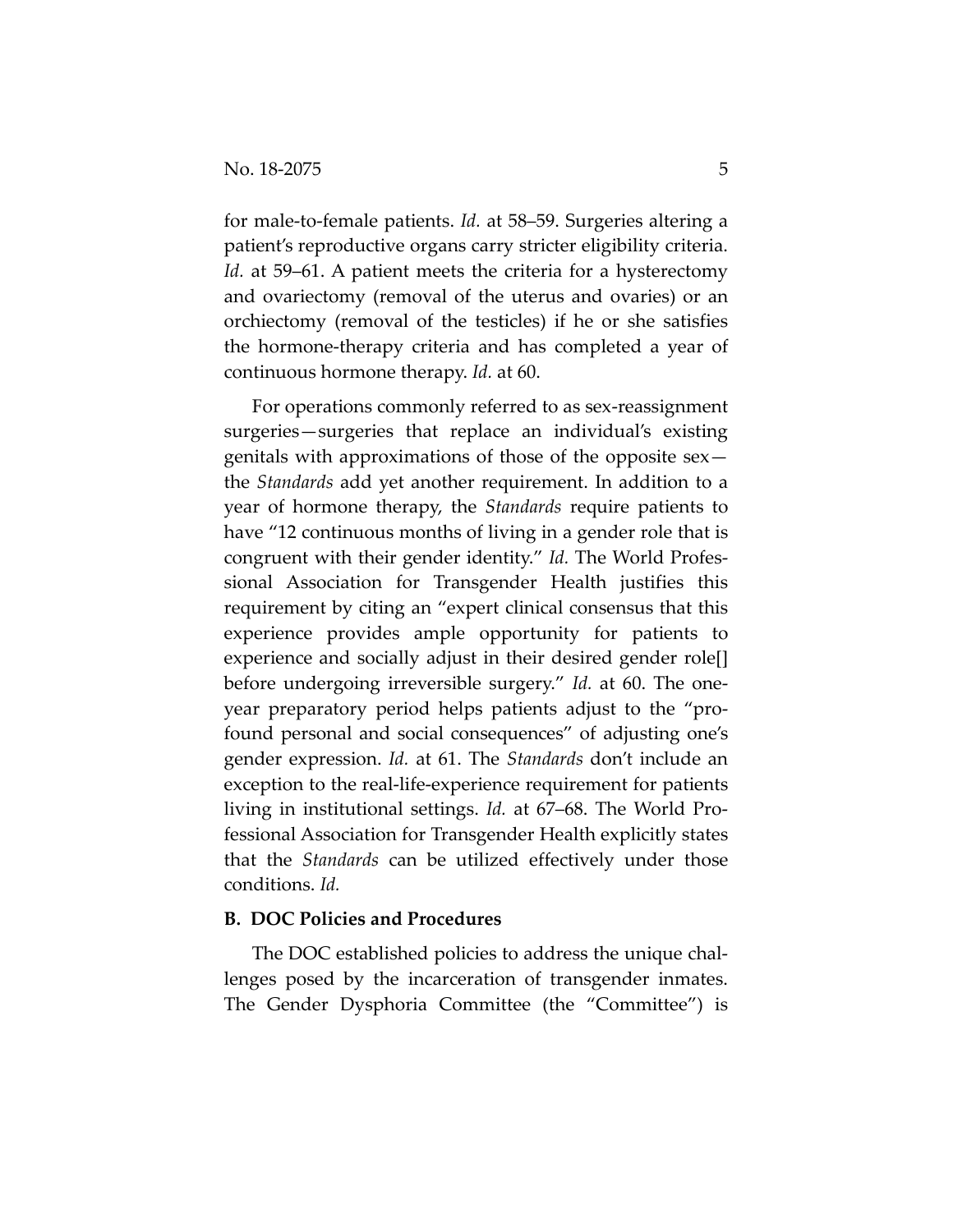charged with handling medical treatment and accommodation requests by an inmate with gender dysphoria. Several of the defendants are current and former committee members; Dr. Kallas serves as DOC Mental Health Director and chairs the Committee.

DOC Policy 500.70.27 lays out the protocol for transgender inmates. Wisconsin Department of Corrections, Division of Adult Institutions, Policy and Procedures, Policy No. 500.70.27 (Nov. 11, 2017) at Separate Appendix of Defendants–Appellants at 64–73, *Campbell v. Kallas*, No. 18-2075 (7th Cir. July 18, 2018), ECF No. 17. An inmate may self-identify as transgender at any point during his incarceration, making him eligible for several accommodations. *Id.* at 66. The inmate may order "clothing, shoes, undergarments[,] and prescription eyeglass frames … that correspond to the desired gender." *Id.* at 73. Undergarments matching the inmate's gender identity are also allowed, provided "they are not visible to others when leaving the cell" or worn in a "disruptive or provocative" manner. *Id.* Makeup is unavailable for an inmate in male facilities, but an inmate may purchase feminine shower products and request a hair-removal product. *Id.*

In addition to these lifestyle accommodations, the DOC offers several forms of medical treatment. Once an inmate self-identifies as transgender, prison medical staff or an outside consultant may assign a clinical diagnosis of gender dysphoria. *Id.* at 66. A clinically diagnosed inmate is entitled to appropriate psychological treatment, psychiatric care, hormone therapy (under certain circumstances), and "[o]ther treatment determined to be medically necessary by the Transgender Committee." *Id.* at 68.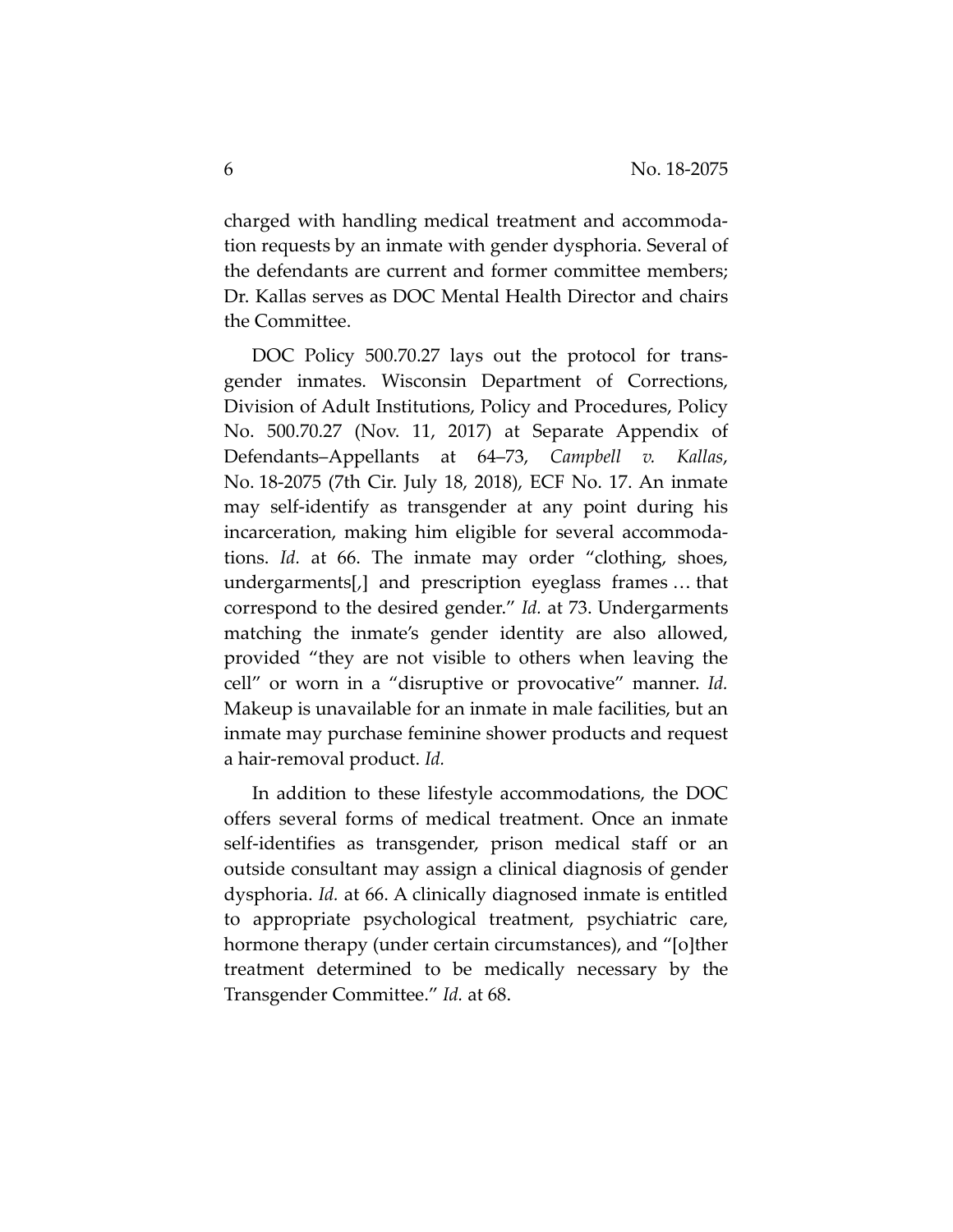Requests for new hormonal or surgical interventions are processed by a hierarchy of prison medical officials who review the inmate's condition. *Id.* at 69–70. When an inmate first requests hormone therapy or surgery, the Supervisor of the Psychological Services Unit is notified. *Id.* at 69. The Supervisor assigns a staff member to determine whether to diagnose the patient with gender dysphoria and whether a "more specialized evaluation" by a gender-dysphoria consultant is needed. *Id.* The Psychological Services Unit report is forwarded to the Mental Health Director, who may call in a gender-dysphoria consultant for further evaluation. *Id.* If the consultant recommends hormone therapy or surgery, the Director reviews the report. The consultant's recommendations are not binding and can either be approved or denied by the Director in consultation with the Committee. *Id.* at 69– 70. Finally, the policy notes: "Due to the limitations inherent in being incarcerated, a real-life experience for the purpose of gender-reassignment therapy is not possible for inmates who reside within a correctional facility. However, treatment and accommodations may be provided to lessen gender dysphoria." *Id.* at 70.

# **C. Campbell's Course of Treatment**

Campbell is currently incarcerated at the Racine Correctional Institution. Prior to her incarceration, she selfadministered hormone treatments. Although she considered sex-reassignment surgery, she never discussed it with a physician.

Campbell raised gender-identity concerns with a prison psychologist in January 2012. The Committee hired Cynthia Osborne to evaluate Campbell. Osborne is a genderdysphoria expert and has consulted on numerous cases for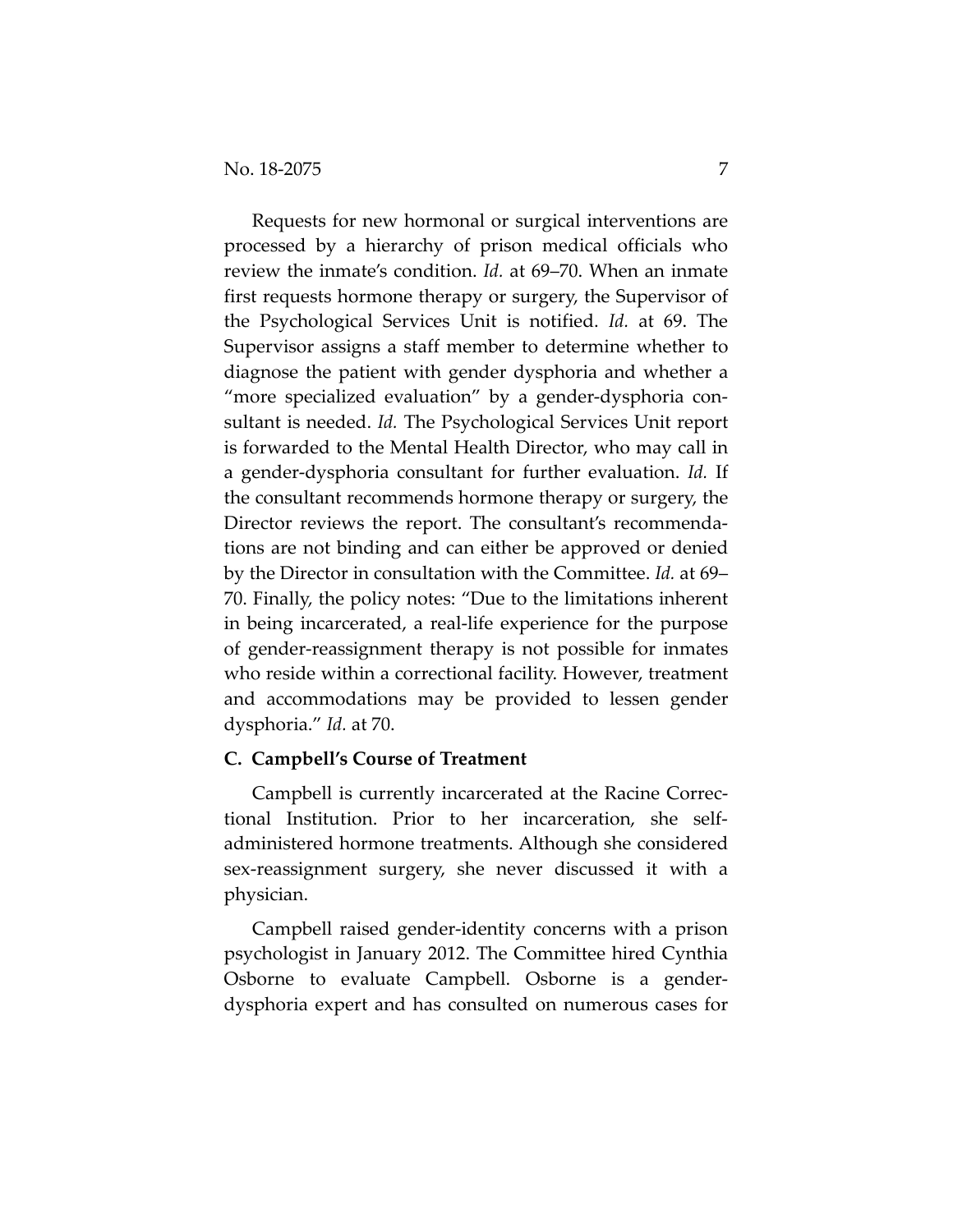prison systems around the country. In August 2012 Osborne diagnosed Campbell with gender dysphoria but stopped well short of recommending sex-reassignment surgery.

Osborne explained that the 12-month real-life experience required by the World Professional Association for Transgender Health could not be fully implemented in the prison setting. She noted that Campbell had "never had the opportunity to meaningfully consolidate [her] preferred female identity into a successful life" and would "not be able to do such consolidation in the restrictive environment of incarceration." Given that challenge, as well as Campbell's "comorbid psychiatric conditions and vulnerabilities," Osborne determined that "only reversible interventions should be considered" and that "[s]ex[-]reassignment surgery [was] wholly contraindicated." Osborne recommended hormone therapy, counseling, and "that the DOC consider what feminizing allowances might be made," even though "[s]uch accommodations are rarely if ever medically necessary."

The Committee adopted Osborne's recommendations, initiating hormone therapy and permitting Campbell to don feminine clothing and glasses and use feminine shower products. On September 5, 2013, Campbell submitted a request for sex-reassignment surgery. Dr. Kallas, following the Committee's recommendation, denied Campbell's request, citing Osborne's finding that "surgical interventions were contraindicated." Dr. Kallas explained that DOC "policy does not prohibit surgical intervention," but he and the Committee recognized "the inherent difficulty for any inmate to meet eligibility requirements for gender reassign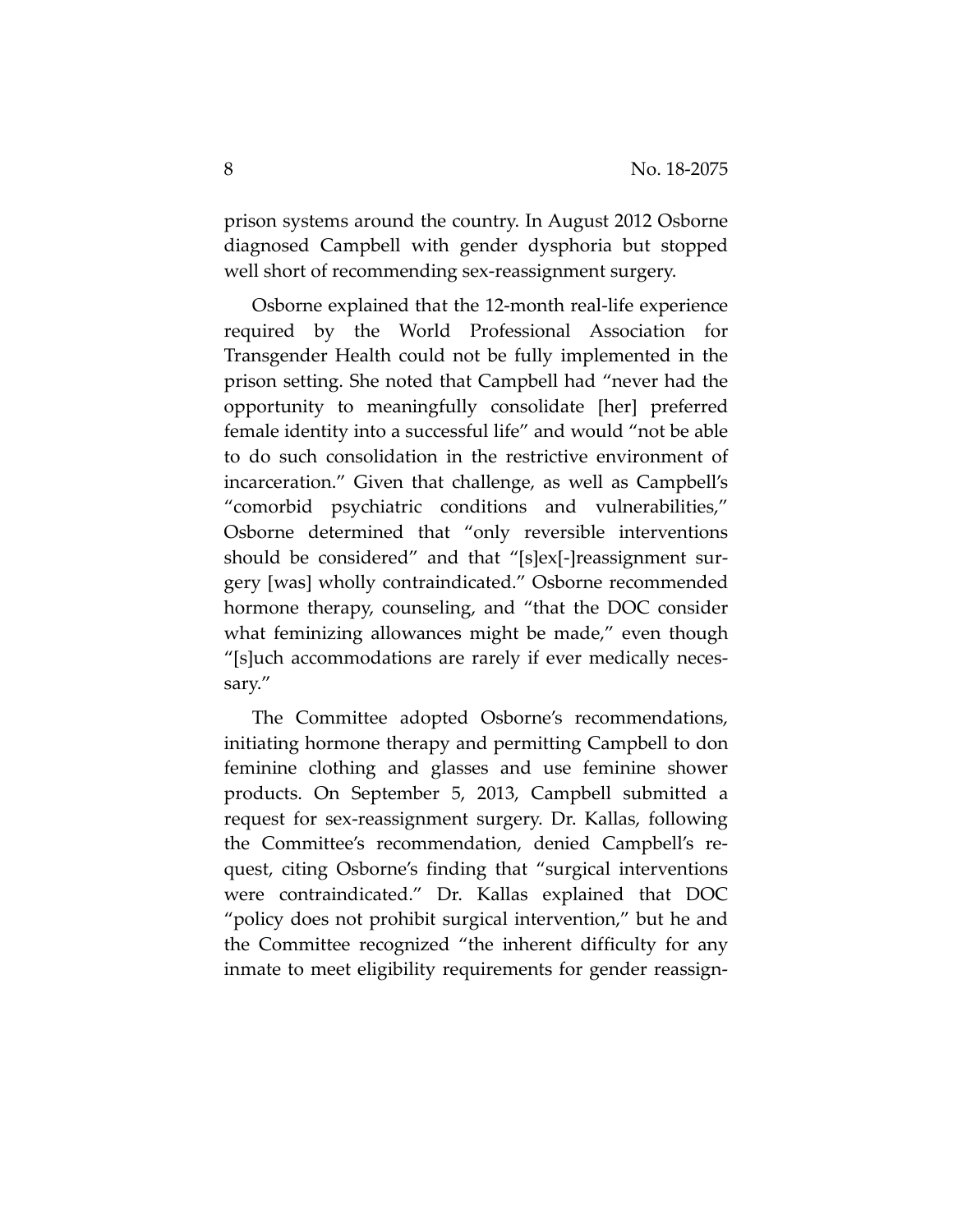ment surgery while in prison—specifically, the need for a valid real-life experience in the desired gender role."

Campbell continued to file surgery requests, and DOC officials again consulted with Osborne. She reviewed Campbell's file, talked with the treating psychologist, and met with Campbell face to face. On August 4, 2014, Osborne submitted her second report. Echoing themes from her first report, Osborne described the *Standards* as imperfect guides for treating gender dysphoria in prison. On the possibility of surgery, Osborne explained that given "the persistent presence of severe anatomic dysphoria[,] inmate Campbell may be a candidate for" sex reassignment. The length of Campbell's sentence and her track record of cooperating with medical personnel bolstered the case for surgery.

Turning to the "real life experience" requirement, Osborne explained that "[m]any gender dysphoria experts believe that the challenges of completing a valid real-life experience … in the context of incarceration present a formidable obstacle to" sex-reassignment surgery. She noted that "there is no empirical evidence on which the DOC can rely in its efforts to predict outcomes, prevent harm[,] and maintain safety" in developing a real-life experience for Campbell. Thus, the DOC's "[r]eluctance to embark on a social experiment" was "understandable and prudent." For inmates with lengthy sentences, however, Osborne questioned "whether the [real-life experience] as traditionally understood" should be required. Modifying or eliminating the requirement would carry risks for Campbell, but the DOC should undertake "an examination of the [real-life experience] concept in order to determine whether there is a workable approach for inmates." Still, given these challeng-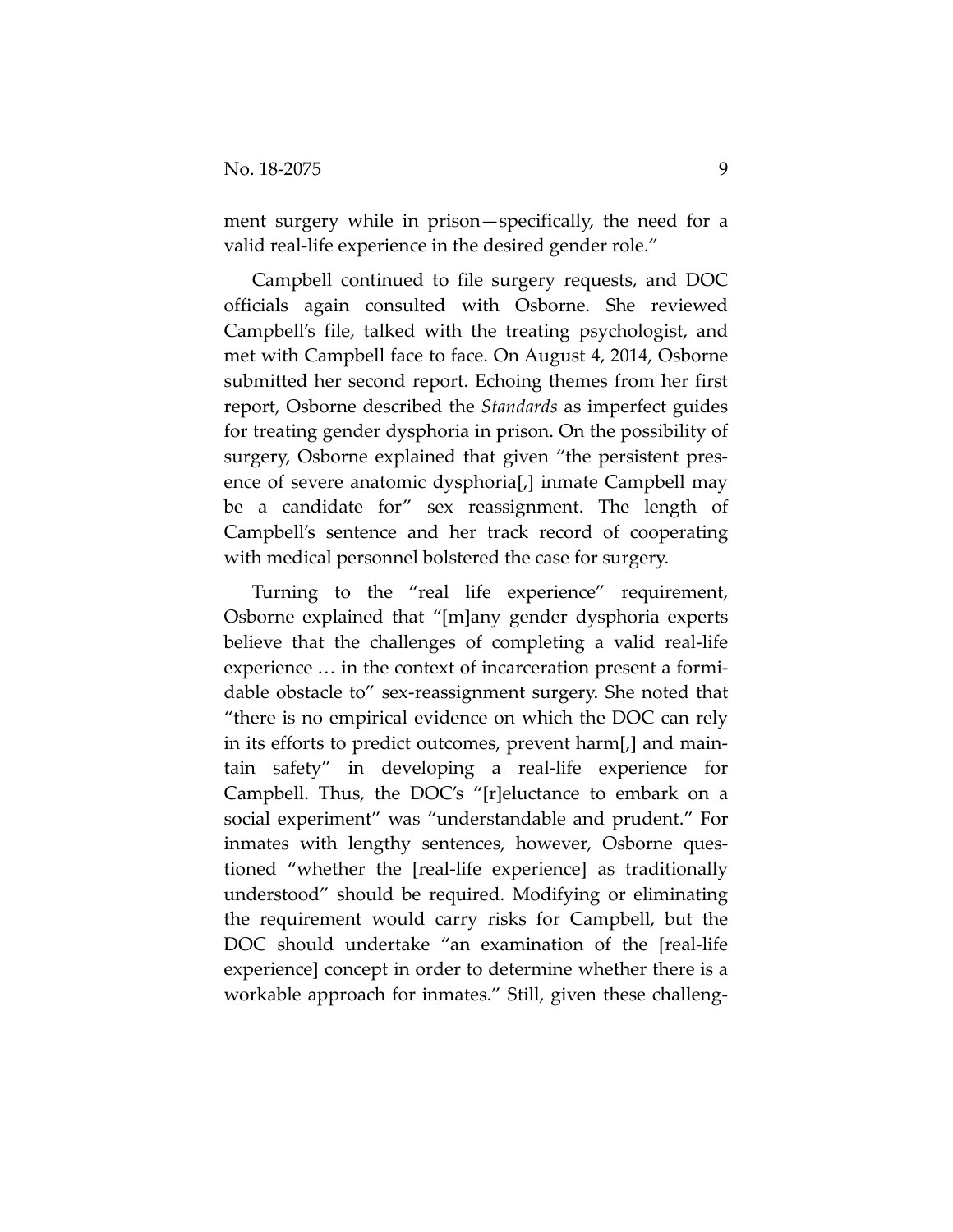es, she concluded that "conservative approaches … for incarcerated individuals are wholly warranted."

Summarizing her conclusions, Osborne explained that Campbell had not undergone a valid real-life experience while incarcerated, despite Campbell's claim to the contrary. Departing from the requirement "may be justifiable in rare circumstances in correctional settings"—including Campbell's case. Osborne stated that Campbell could be a surgical candidate but conditioned her assessment on the DOC's development of "a safe and reasonable approach to resolving the [real-life experience] conundrum."

On September 29, 2014, Campbell filed another request seeking approval for a real-life experience and sexreassignment surgery. Dr. Kallas responded on October 23, assuring Campbell that "the DOC is continuing to look at how we can provide at least some elements of a real-life experience." Nevertheless, "providing a true or full real-life experience that will help to determine future suitability for surgical interventions remain[ed] problematic in an incarcerated setting." Referring to Osborne's second report, Dr. Kallas, with the Committee's recommendation, denied Campbell's request. Campbell sent additional letters on March 15 and April 4, 2015, but Dr. Kallas again denied the requests for surgery citing the "considerable limitations in what [officials could] provide for a real-life experience." Dr. Kallas also rejected Campbell's request for electrolysis for hair removal and "light makeup," neither of which was "currently permitted" in the prison.

In the wake of these denials, Campbell filed four administrative grievances reiterating her arguments for sexreassignment surgery, electrolysis, and makeup. All were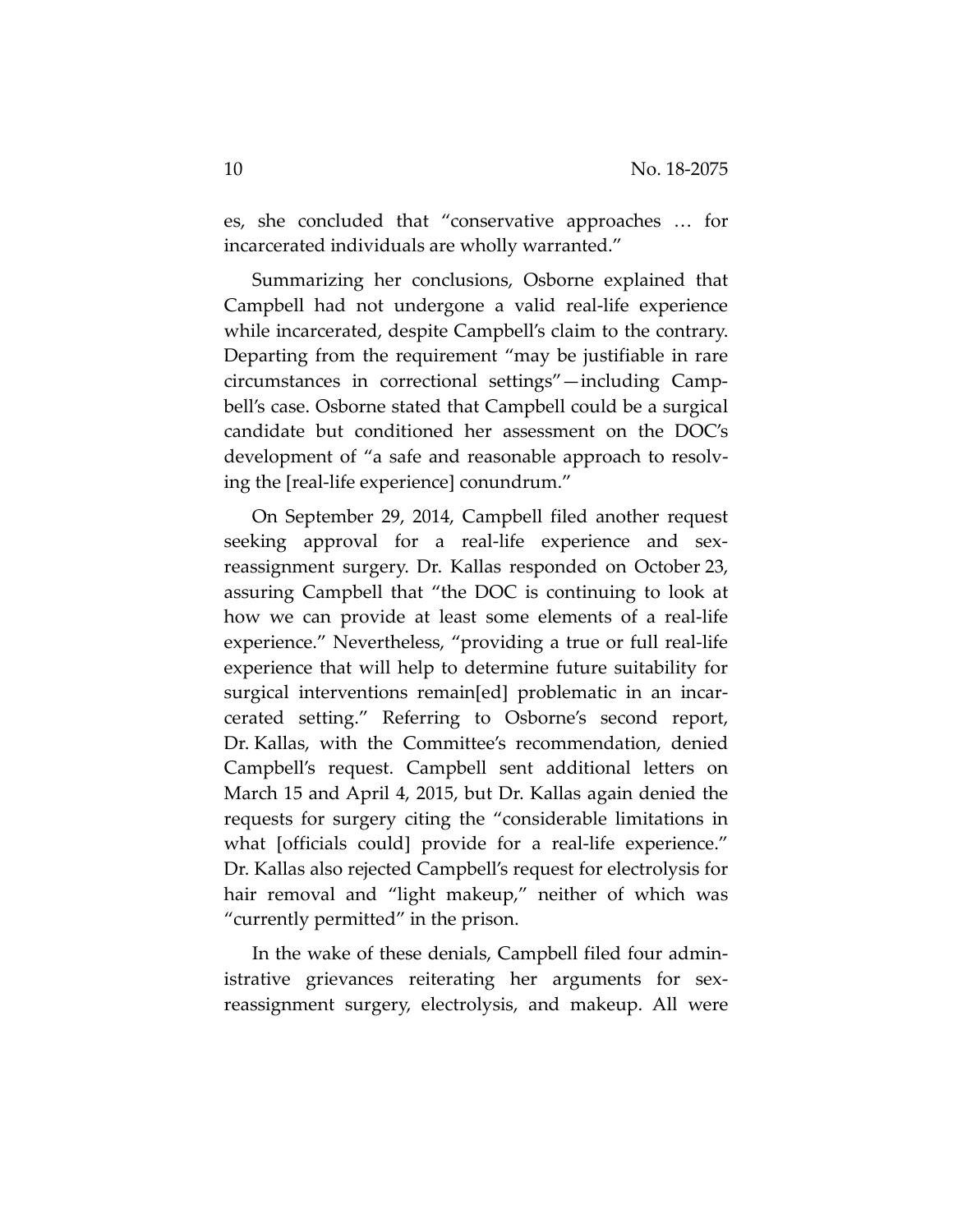denied. In response to the electrolysis and makeup requests, DOC officials determined that "makeup is not a medically necessary accommodation" and "[a]lternatives to electrolysis" were readily available.

# **D. District-Court Proceedings**

In April 2016 Campbell filed suit under 42 U.S.C. § 1983 alleging that DOC officials were deliberately indifferent to her serious medical needs in violation of the Eighth Amendment.[1](#page-10-0) The suit seeks damages and injunctive relief ordering "necessary medical care, including [sexreassignment surgery], and other appropriate treatment, including light makeup, electrolysis, breast augmentation, and voice therapy."

Both sides moved for summary judgment, introducing dueling expert opinions on Campbell's suitability for surgery. Dr. Kathy Oriel, one of Campbell's experts, determined that "no physician with adequate expertise and experience in gender medicine would" dispute Campbell's need for sexreassignment surgery. Dr. Chester W. Schmidt, the defense expert, opined that sex-reassignment surgery was not medically necessary.

Campbell argued that because DOC officials "implemented and enforce[d] a blanket ban on medically necessary treatment … and applied it to Campbell," they "acted with deliberate indifference as a matter of law." The defendants sought qualified immunity, arguing that their treatment

<span id="page-10-0"></span><sup>&</sup>lt;sup>1</sup> Campbell later amended her complaint to bring an equal-protection claim under the Fourteenth Amendment. That claim is not at issue in this appeal.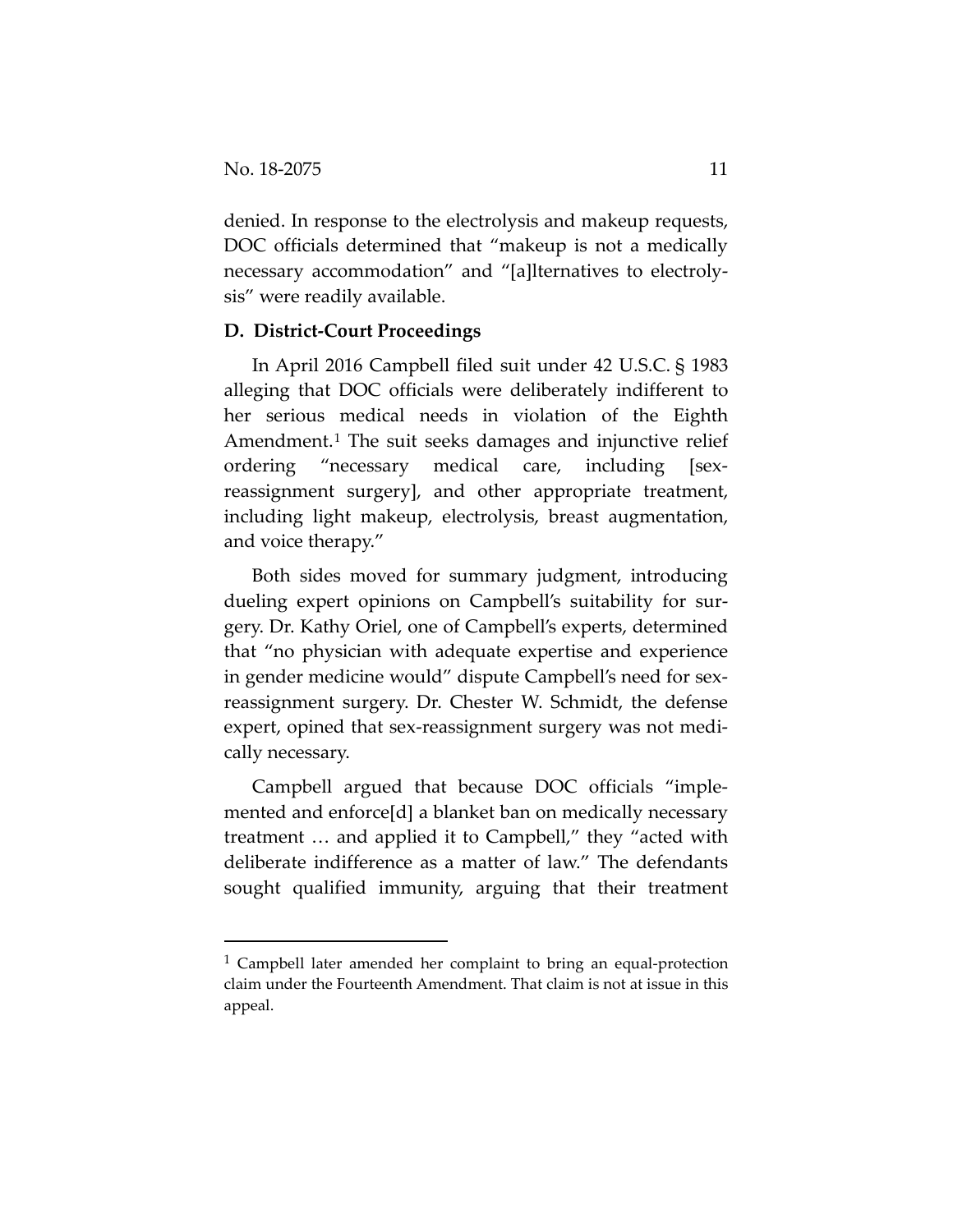decisions were not a substantial departure from accepted professional judgment.

The district judge denied the motions for the most part. Because DOC officials knew about Campbell's gender dysphoria and admitted its status as a serious medical condition, the judge saw one key remaining question: whether sex-reassignment surgery was medically necessary. On that issue Dr. Oriel's expert testimony generated a factual dispute, so the judge held that "Campbell ha[d] adduced evidence sufficient to show deliberate indifference," precluding summary judgment. The medical necessity of sex-reassignment surgery in Campbell's case would be determined at a bench trial.

The judge also addressed Campbell's requests for electrolysis and makeup, articulating a preliminary determination that providing those accommodations "would offer more effective treatment" for Campbell's gender dysphoria and finding "no apparent medical reason to deny" them. But Campbell hadn't moved for summary judgment on those claims, so the judge gave the defendants notice and an opportunity to respond under Rule 56(f) of the Federal Rules of Civil Procedure. They replied with two arguments: First, a ruling on electrolysis and makeup prior to a ruling on surgery would be premature. Second, they cited the lack of record evidence that Campbell, "on an individualized basis, has a medical need for electrolysis and makeup." The judge postponed further consideration of the issue until trial.

The judge's discussion of qualified immunity was brief and framed the inquiry at a high level of generality. He ruled that because the Eighth Amendment does not permit state officials to deny effective treatment for the serious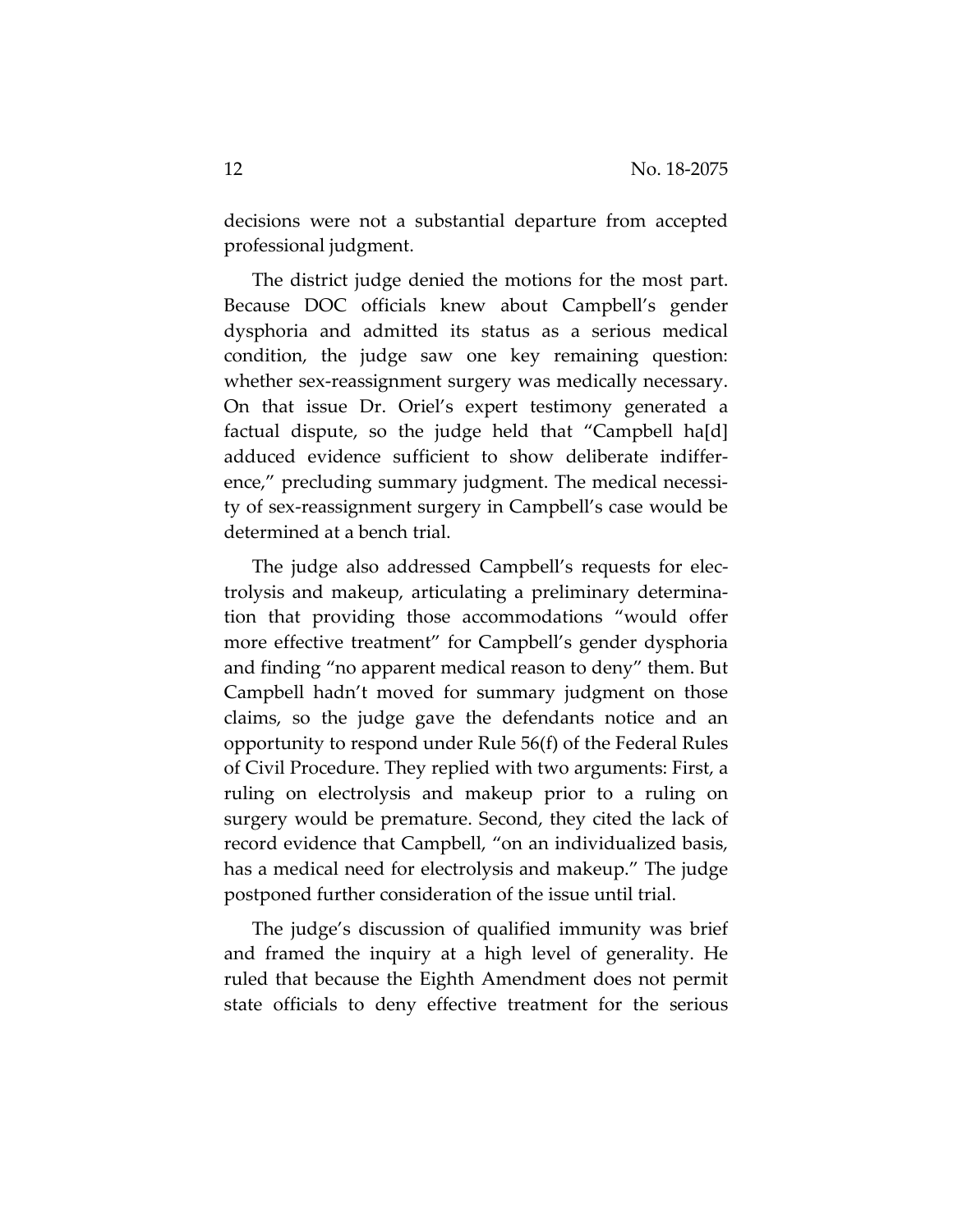medical needs of prisoners, the "[d]efendants had fair notice that denying effective treatment" for Campbell's gender dysphoria would violate the Constitution. The judge rebuffed the defendants' request for a more fact-specific analysis focusing on sex-reassignment surgery.

# **II. Discussion**

# **A. Appellate Jurisdiction**

The defendants appeal the denial of qualified immunity. "[P]retrial orders denying qualified immunity generally fall within the collateral order doctrine." *Plumhoff v. Rickard*, 572 U.S. 765, 772 (2014) (citation omitted). Campbell's suit seeks damages and injunctive relief, and the case will proceed to trial on the claim for injunctive relief even if the defendants are entitled to qualified immunity on the damages claim. Campbell argues that we should therefore decline to exercise jurisdiction over this interlocutory appeal.

That position cannot be squared with Supreme Court and circuit precedent. It has long been clear that an order denying qualified immunity, "to the extent that it turns on an issue of law, is an appealable 'final decision' within the meaning of 28 U.S.C. § 1291 notwithstanding the absence of a final judgment." *Mitchell v. Forsyth*, 472 U.S. 511, 530 (1985). Qualified immunity is a form of immunity from suit—that is, the trial process and attendant burdens—not merely immunity from damages. *Id.* at 526–27.

The Supreme Court has not had occasion to decide whether an order denying qualified immunity may be immediately appealed when the suit also seeks injunctive relief. *Id.* at 520 n.5. We have done so, however. In *Scott v. Lacy*, 811 F.2d 1153 (7th Cir. 1987), the plaintiff sought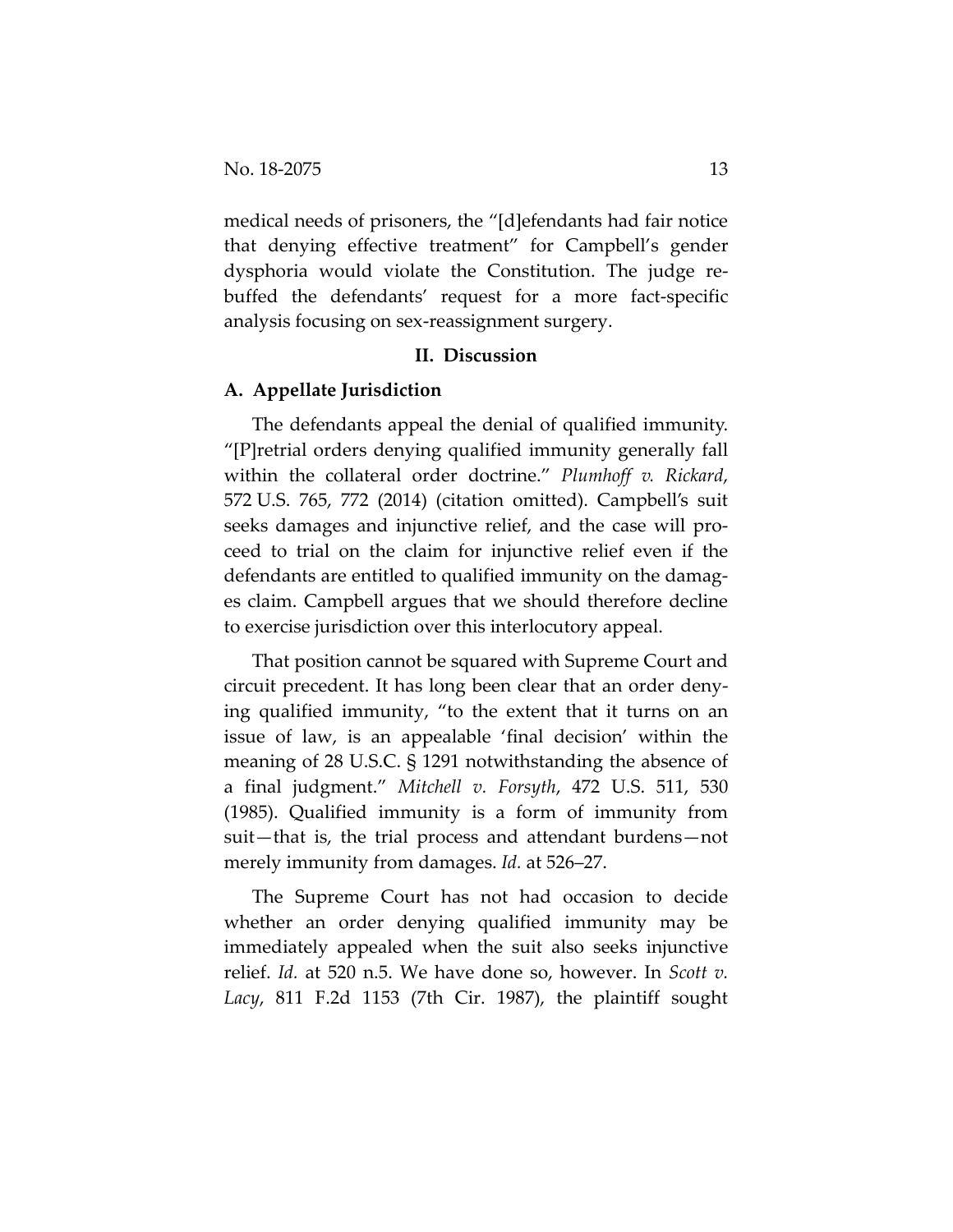money damages and injunctive relief in a suit against public university officials. *Id.* at 1154. He argued that the collateralorder doctrine is inapplicable to suits seeking injunctive relief as well as damages because the case could still proceed to trial regardless of the outcome of an interlocutory appeal of a qualified-immunity ruling. *Id.* at 1153.

Acknowledging a circuit split on this question, we followed the majority rule and held "that a pending request for an injunction does not defeat jurisdiction of interlocutory appeals based on claims of immunity." *Id.* We restated the reasoning in *Forsyth* and added that "if a request for an injunction prevented appeal on the question of immunity, plaintiffs who wished to harass officials to travail would need only demand equitable relief." *Id.* at 1154.

Every circuit to address this question agrees. *See Acierno v. Cloutier*, 40 F.3d 597 (3d Cir. 1994) (en banc); *Schopler v. Bliss*, 903 F.2d 1373 (11th Cir. 1990); *DiMartini v. Ferrin*, 889 F.2d 922 (9th Cir. 1989); *Giacalone v. Abrams*, 850 F.2d 79 (2d Cir. 1988); *DeVargas v. Mason & Hanger-Silas Mason Co.*, 844 F.2d 714 (10th Cir. 1988); *Drake v. Scott*, 812 F.2d 395 (8th Cir. 1987); *Kennedy v. City of Cleveland*, 797 F.2d 297 (6th Cir. 1986); *de Abadia v. Izquierdo Mora*, 792 F.2d 1187 (1st Cir. 1986). The Fourth Circuit—the outlier when we decided *Scott*—has since reversed course. *See Young v. Lynch*, 846 F.2d 960 (4th Cir. 1988).

As we've noted, the Supreme Court hasn't squarely revisited the question left open in *Forsyth*. But in *Behrens v. Pelletier*, 516 U.S. 299 (1996), the Court came quite close to embracing the rule we adopted in *Scott*. The plaintiff there raised multiple claims, including *Bivens* claims against which the defendant unsuccessfully sought qualified im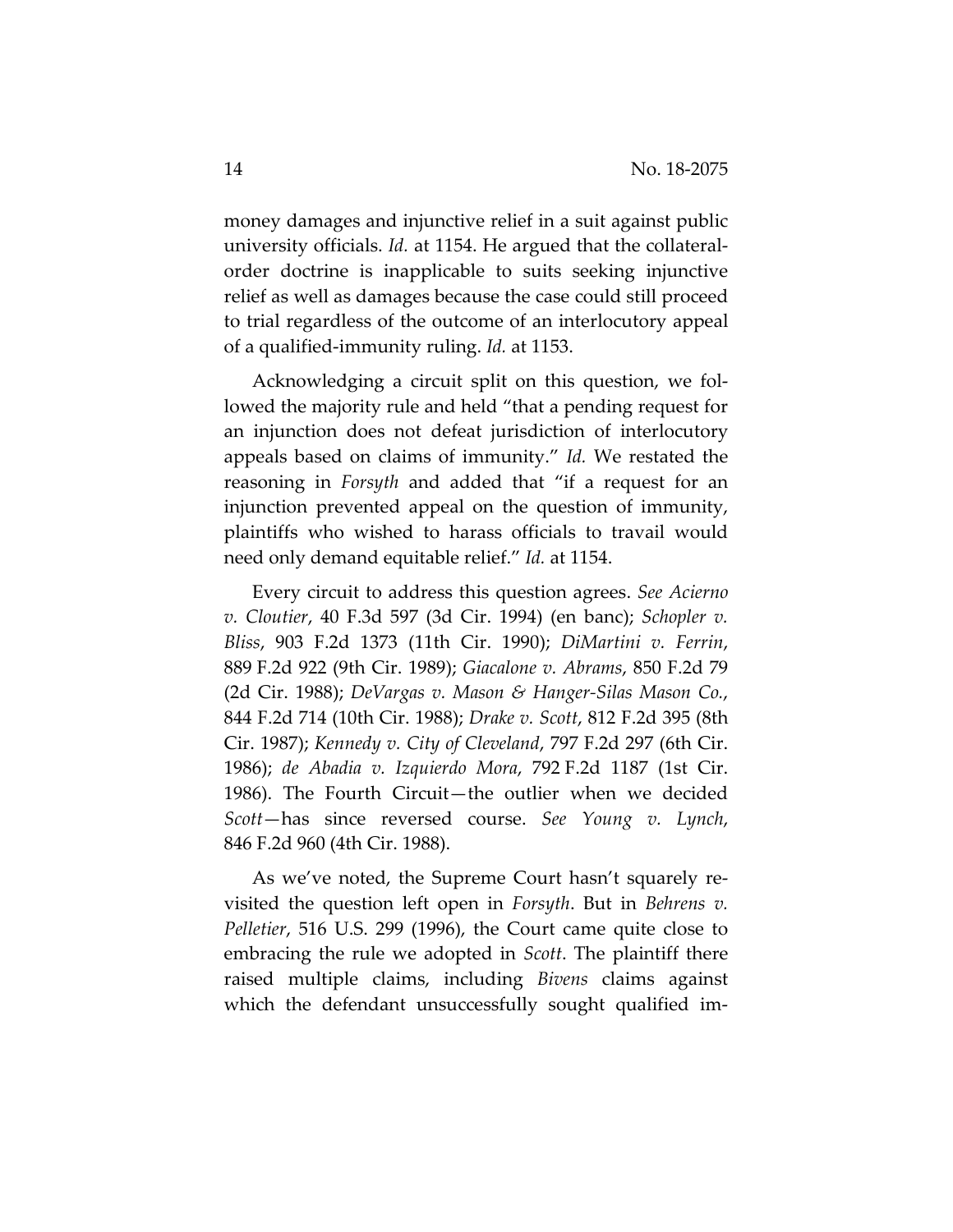munity. *Id.* at 302–03. The plaintiff argued that the defendant's interlocutory appeal was inappropriate because he would still "be required to endure discovery and trial on matters separate from the claims against which immunity was asserted." *Id.* at 311. The Court clarified that a qualifiedimmunity appeal "cannot be foreclosed by the mere addition of *other claims* to the suit." *Id.* at 312 (emphasis added). Then, venturing beyond the specific facts of the case, the Court expressed the same concern we identified in *Scott*: under the plaintiff's reasoning, "the qualified-immunity right not to be subjected to pretrial proceedings" or "to trial itself [would] be eliminated, so long as the complaint seeks *injunctive relief*." *Id.* (emphasis added). *Behrens* represents a variation on *Scott*—the case concerned multiple substantive claims rather than multiple forms of relief—but the variation was so slight that the Court saw fit to cite *Scott* in support of its conclusion. *Id.* at 312 n.5.

Campbell urges us to reconsider *Scott*, a step that would revive a long-dormant circuit split and come close to contradicting *Behrens*. We need "compelling reasons" to overrule circuit precedent. *Russ v. Watts*, 414 F.3d 783, 788 (7th Cir. 2005). We may do so when "our position remains a minority one among other circuits, when the Supreme Court issues a decision on an analogous issue that compels us to reconsider our position, or when an intracircuit conflict exists." *Glaser v. Wound Care Consultants, Inc.*, 570 F.3d 907, 915 (7th Cir. 2009) (citations omitted). None of those conditions are satisfied here. And while Campbell claims that she "is not asking this [c]ourt to reconsider qualified-immunity jurisprudence writ large," each of her arguments does just that. She argues that *Scott* rests on misperceptions about the efficacy of qualified immunity as a shield against the burdens of litigation. She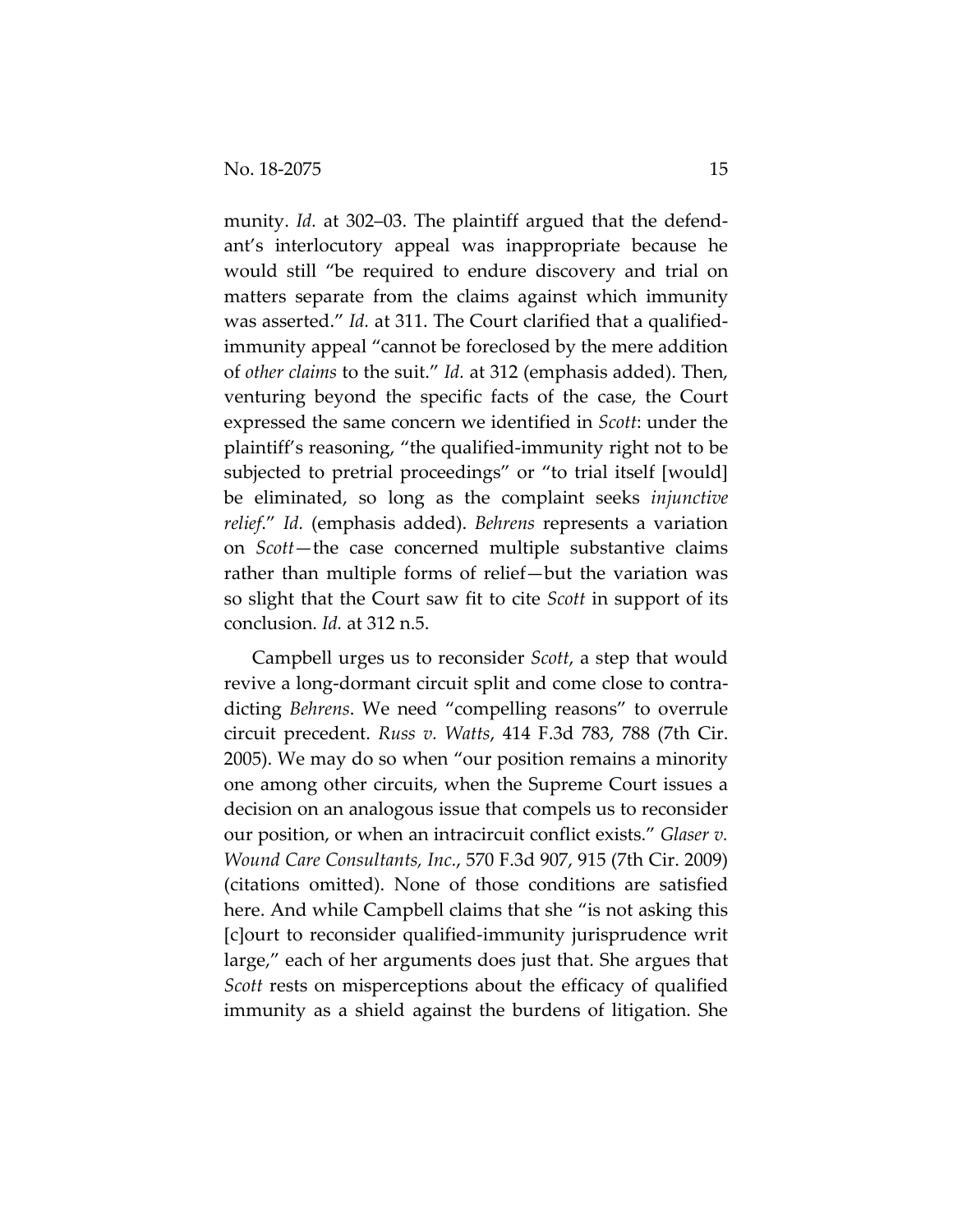cites recent scholarship criticizing qualified immunity and marshals policy arguments focused on judicial resources. And she draws our attention to separate opinions by some Supreme Court justices raising questions about the doctrine.

We have no authority to depart from the Supreme Court's qualified-immunity jurisprudence. And while some justices have questioned qualified immunity, those misgivings haven't stopped the Court from vigorously applying the doctrine. *See, e.g.*, *District of Columbia v. Wesby*, 138 S. Ct. 577 (2018). Campbell's fallback argument asks us to carve out an exception to *Scott* for cases involving a substantial risk of harm. But in true emergencies, a plaintiff can seek preliminary injunctive relief. *See Wheeler v. Wexford Health Sources, Inc.*, 689 F.3d 680, 681–83 (7th Cir. 2012). We proceed to the merits.

#### **B. Qualified Immunity**

We review qualified-immunity questions independently. *Green v. Newport*, 868 F.3d 629, 632 (7th Cir. 2017).

The Eighth Amendment's protection against cruel and unusual punishment includes the right of prisoners to be free from "pain and suffering [that] no one suggests would serve any penological purpose." *Estelle v. Gamble*, 429 U.S. 97, 103 (1976). As applied in the context of prison medical care, "deliberate indifference to a prisoner's serious illness or injury states a cause of action under § 1983" for violation of the Eighth Amendment. *Id.* We evaluate deliberateindifference claims by "first examining whether a plaintiff suffered from an objectively serious medical condition[] and then determining whether the individual defendant was deliberately indifferent to that condition." *Petties v. Carter*,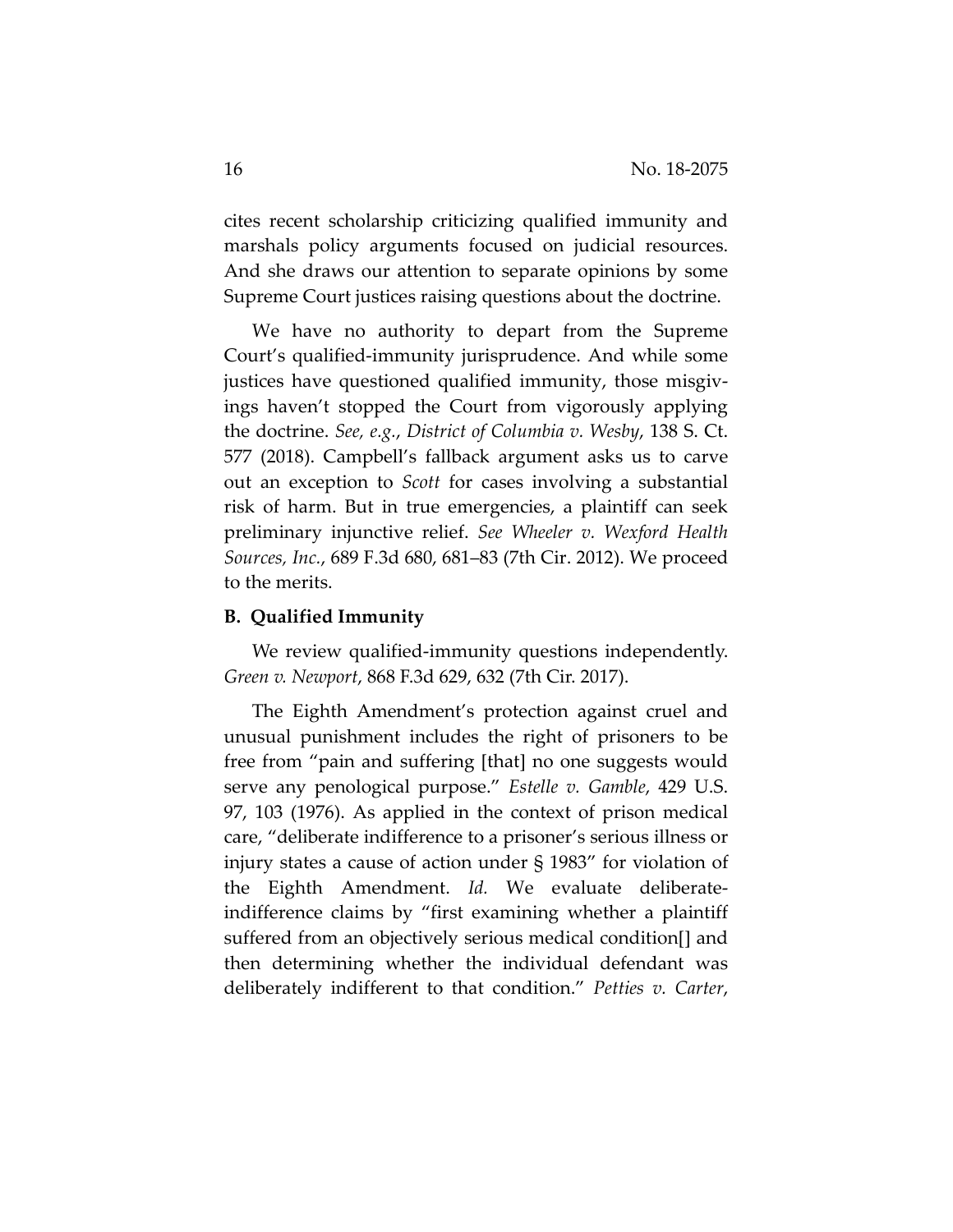836 F.3d 722, 728 (7th Cir. 2016) (en banc). The parties agree that gender dysphoria is a serious medical condition. *See Maggert v. Hanks*, 131 F.3d 670, 671 (7th Cir. 1997) (describing gender dysphoria as a "serious psychiatric disorder").

To prove deliberate indifference, "mere negligence is not enough. … [A] plaintiff must provide evidence that an official *actually* knew of and disregarded a substantial risk of harm." *Petties*, 836 F.3d at 728. The linchpin is a lack of professional judgment. "A medical professional is entitled to deference in treatment decisions unless 'no minimally competent professional would have so responded under those circumstances.'" *Sain v. Wood*, 512 F.3d 886, 894–95 (7th Cir. 2008) (quoting *Collignon v. Milwaukee County*, 163 F.3d 982, 988 (7th Cir. 1998)). A prison medical professional faces liability only if his course of treatment is "such a substantial departure from accepted professional judgment, practice, or standards[] as to demonstrate that the person responsible actually did not base the decision on such a judgment." *Id.* at 895 (quoting *Collignon*, 163 F.3d at 988).

Qualified immunity protects government officials from damages liability "insofar as their conduct does not violate clearly established statutory or constitutional rights of which a reasonable person would have known." *Estate of Clark v. Walker*, 865 F.3d 544, 549–50 (7th Cir. 2017) (quoting *Pearson v. Callahan*, 555 U.S. 223, 231 (2009)). We evaluate "(1) whether the facts, taken in the light most favorable to the plaintiff[], show that the defendants violated a constitutional right; and (2) whether that constitutional right was clearly established at the time of the alleged violation." *Gonzalez v. City of Elgin*, 578 F.3d 526, 540 (7th Cir. 2009). The latter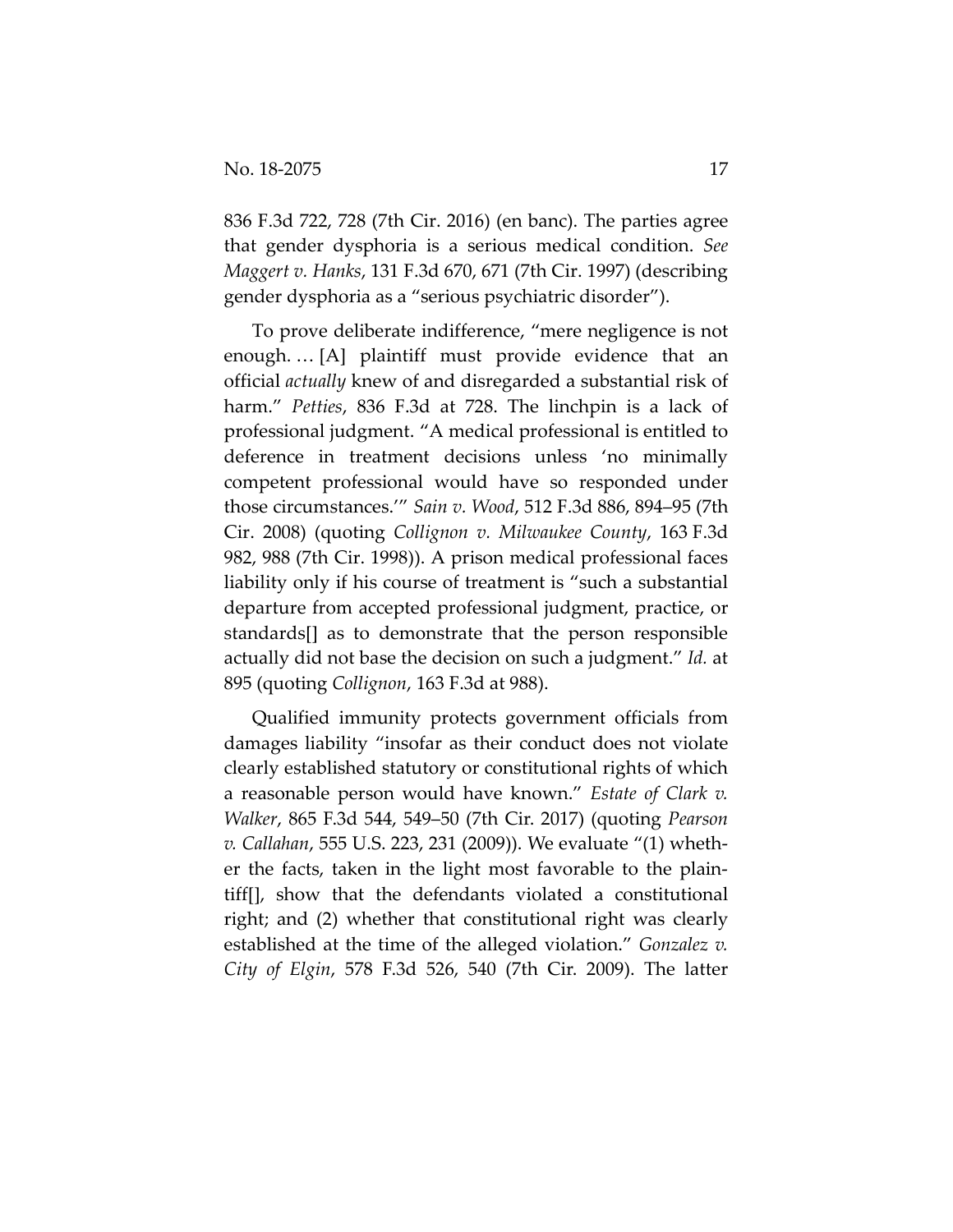inquiry is often dispositive and may be addressed first. *Pearson*, 555 U.S. at 236. We do so here.

To be "clearly established," a constitutional right "must have a sufficiently clear foundation in then-existing precedent." *Wesby*, 138 S. Ct. at 589. The principle of fair notice pervades the doctrine. Qualified immunity applies unless the specific contours of the right "were sufficiently definite that any reasonable official in the defendant's shoes would have understood that he was violating it." *Plumhoff*, 572 U.S. at 778–79.

Given this emphasis on notice, clearly established law cannot be framed at a "high level of generality." *Ashcroft v. al-Kidd*, 563 U.S. 731, 742 (2011). As the Supreme Court recently reminded us, "[a] rule is too general if the unlawfulness of the officer's conduct 'does not follow immediately from the conclusion that [the rule] was firmly established.'" *Wesby*, 138 S. Ct. at 590 (quoting *Anderson v. Creighton*, 483 U.S. 635, 641 (1987) (second alteration in original)). Existing caselaw must "dictate the resolution of the parties' dispute," *Comsys, Inc. v. Pacetti*, 893 F.3d 468, 472 (7th Cir. 2018), so while "a case directly on point" isn't required, "precedent must have placed the … constitutional question beyond debate," *White v. Pauly*, 137 S. Ct. 548, 551 (2017) (quotation marks omitted); *see also Kisela v. Hughes*, 138 S. Ct. 1148, 1152–53 (2018). Put slightly differently, a right is clearly established only if "every reasonable official would have understood that *what he is doing* violates that right." *Taylor v. Barkes*, 135 S. Ct. 2042, 2044 (2015) (quoting *Reichle v. Howards*, 566 U.S. 658, 664 (2012)) (emphasis added).

The Supreme Court's message is unmistakable: Frame the constitutional right in terms granular enough to provide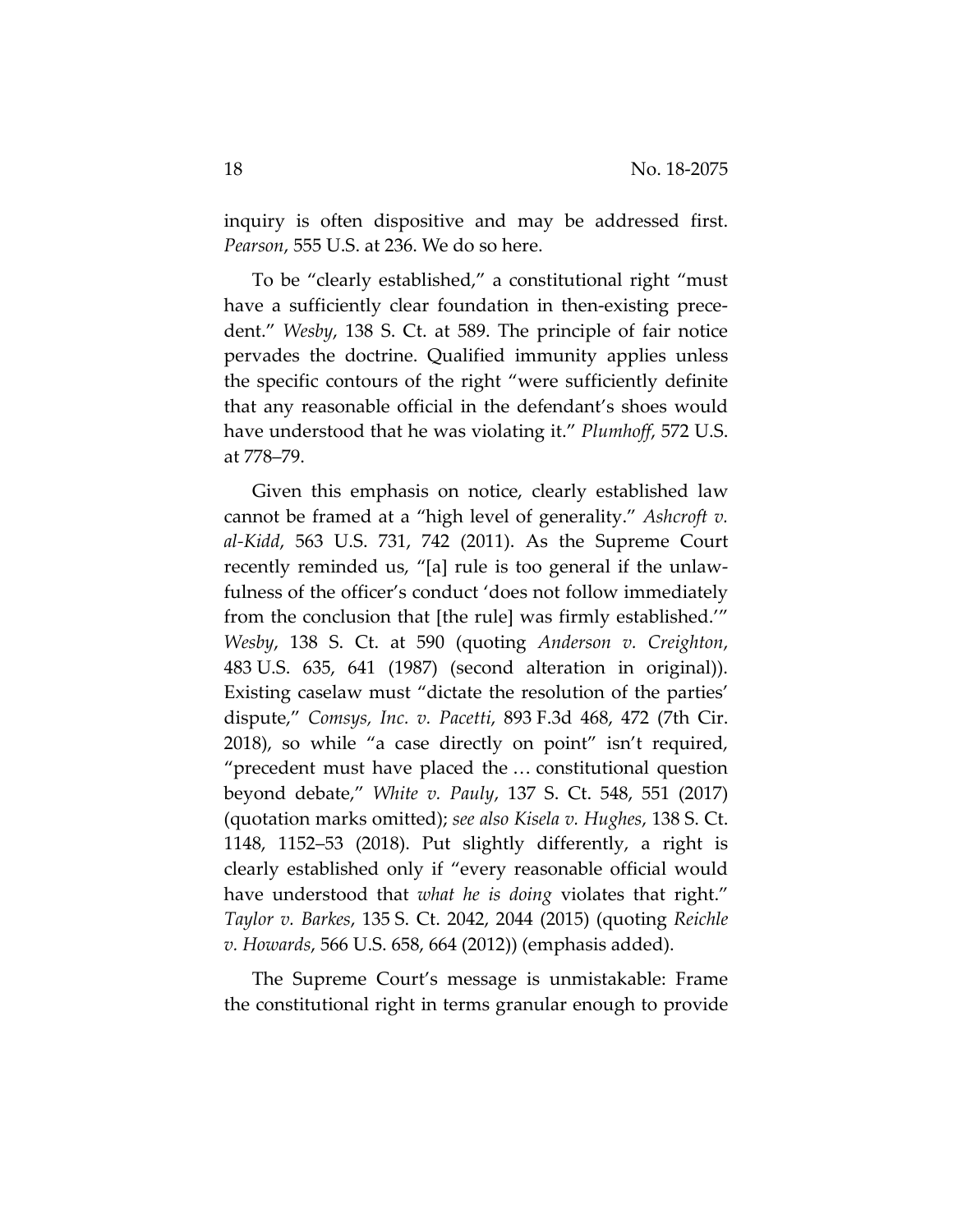fair notice because qualified immunity "protects all but the plainly incompetent or those who knowingly violate the law." *Kisela*, 138 S. Ct. at 1152 (quotation marks omitted).

Here the judge framed the qualified-immunity question in very broad terms, asking whether it was clearly established that "denying effective treatment" for Campbell's medical condition violates the Eighth Amendment. That formulation—which is basically a highly conceptualized version of the deliberate-indifference standard—is far too general. On appeal Campbell likewise frames the issue at too high a level of generality, arguing that the defendants violated clearly established law by failing to exercise individualized medical judgment and persisting in an ineffective course of treatment. These broad principles have support in our caselaw, but neither has been applied in a factual context specific enough to provide fair notice to the defendants that their conduct was unconstitutional.

Campbell relies on *Roe v. Elyea*, 631 F.3d 843 (7th Cir. 2011), and *Fields v. Smith*, 653 F.3d 550 (7th Cir. 2011), but neither case clearly establishes that the conduct at issue here was unconstitutional. In *Elyea*, Illinois inmates with hepatitis requested antiviral drugs but were denied medication because a prison policy barred that treatment for inmates with fewer than 18 months of incarceration remaining. 631 F.3d at 850. We explained that "inmate medical care decisions must be fact-based with respect to the particular inmate" rather than the product of categorical rules and that administrative considerations cannot trump "reasonable medical judgment." *Id.* at 859, 863 (emphasis omitted). Treatment protocols are permissible, but in "an individual case, … prison officials still must make a determination that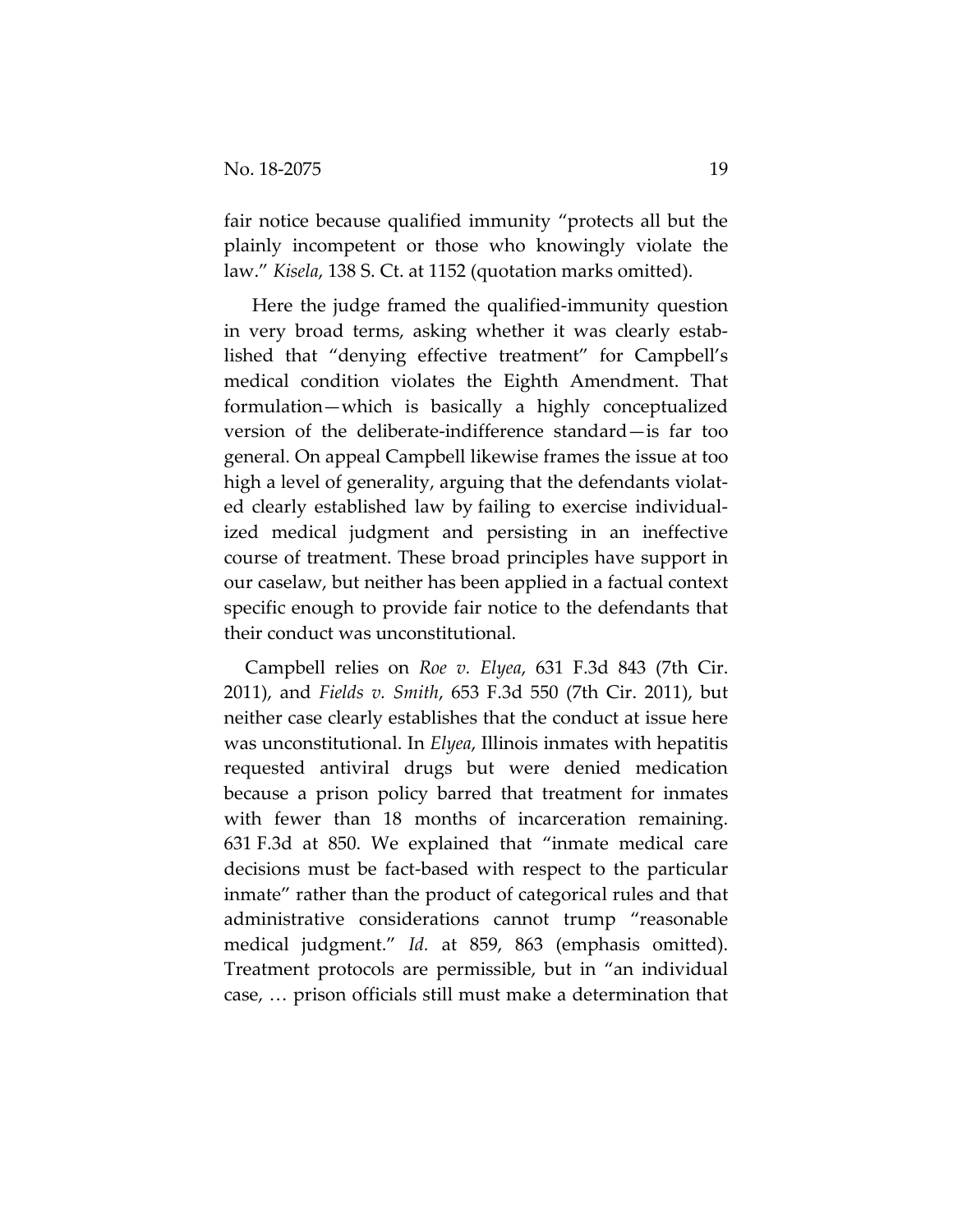application of the protocols result[s] in adequate medical care." *Id.* at 860.

In *Fields* we considered a facial Eighth Amendment challenge to a Wisconsin statute that flatly prohibited DOC officials from providing sex-reassignment surgery *or hormone therapy* to inmates. 653 F.3d at 552–53. The district court held that the "defendants acted with deliberate indifference in that [they] knew of [plaintiffs'] serious medical need but refused to provide hormone therapy because of" the statute. *Id.* at 555. We affirmed, but we did not specifically address the issue of sex-reassignment surgery because the plaintiffs' request was limited to hormone therapy. *Id.* at 556.

Campbell argues that *Elyea* and *Fields* clearly establish a right to individualized medical judgment. But to accept that framing would contradict the Supreme Court's instruction to eschew broad generalities. When considering deliberateindifference claims challenging the medical judgment of prison healthcare personnel, qualified-immunity analysis requires us to frame the legal question with reasonable specificity.

The proper inquiry is whether then-existing caselaw clearly established a constitutional right to gender-dysphoria treatment beyond hormone therapy. This framing is specific enough to ensure that "the unlawfulness of the officer's conduct … follow[s] immediately from the conclusion that [the rule] was firmly established." *Wesby*, 138 S. Ct. at 590 (quotation marks omitted) (second alteration in original). And in this fact-intensive area of constitutional law, a broader formulation would violate the Supreme Court's instruction that the specific contours of the right must be "sufficiently definite that any reasonable official … would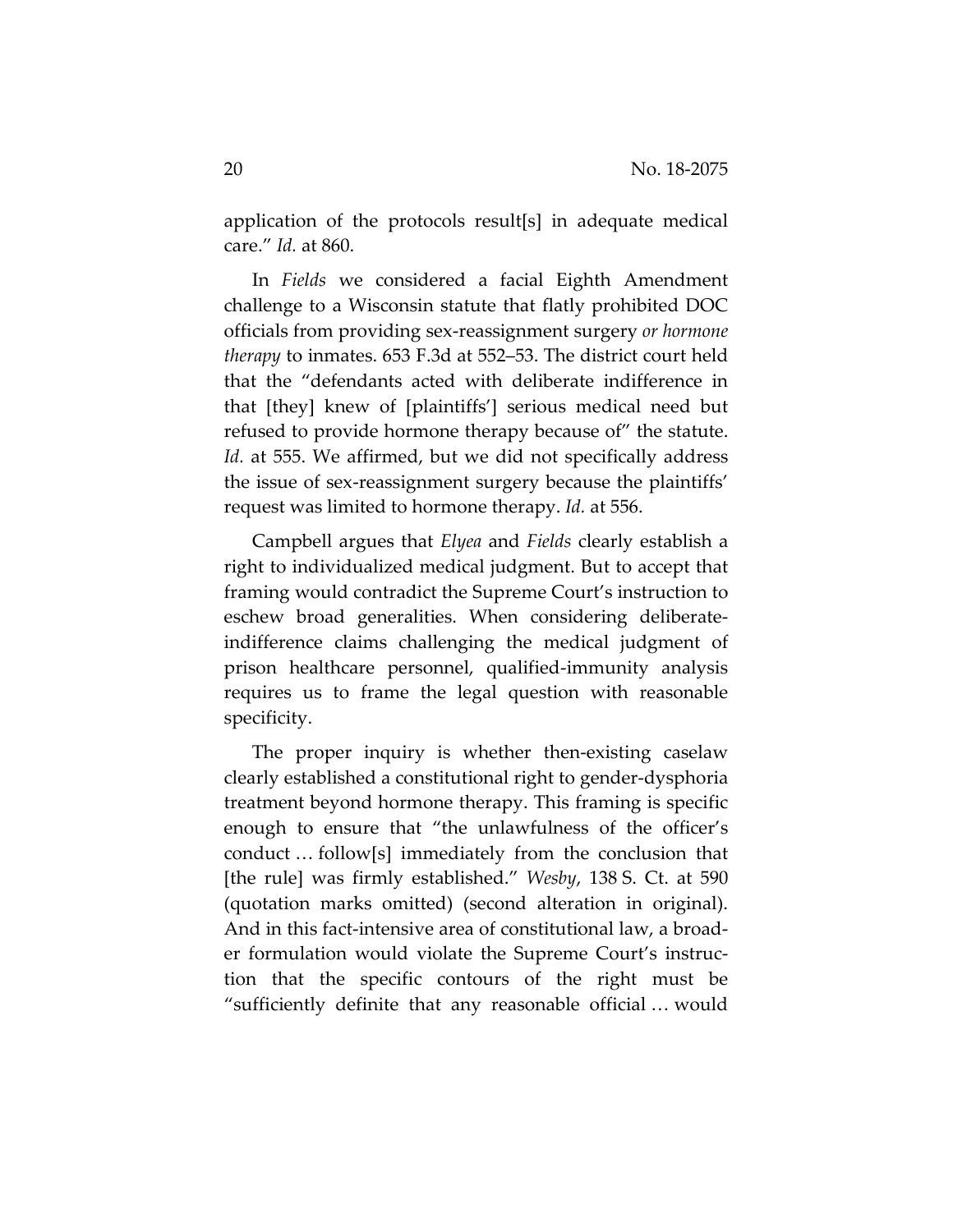have understood that he was violating it." *Plumhoff*, 572 U.S. at 779.

Neither *Elyea* nor *Fields* provides the required level of specificity. *Elyea* amounts to a general admonition that officials must exercise medical judgment rather than mechanically apply categorical rules. And *Fields* doesn't place "beyond debate" the proposition that medical professionals violate the Eighth Amendment when they provide hormone therapy but decide—after extensive deliberation and consultation with an outside expert—to deny sex-reassignment surgery. *White*, 137 S. Ct. at 551. In both cases prison officials refused to provide *any* treatment for serious diseases based solely on categorical rules. That simply didn't occur here. These DOC officials consulted an expert in the field and, facing a gray area of professional opinion, decided to deny the "last and … most considered step" of gender-dysphoria treatment.

No case in the *Federal Reporter* could have warned these DOC officials that their treatment choice was unconstitutional. When the defendants were making these decisions, only one federal appellate decision had addressed the merits of a deliberate-indifference claim involving sexreassignment surgery: *Kosilek v. Spencer*, 774 F.3d 63 (1st Cir. [2](#page-20-0)014) (en banc).<sup>2</sup> There the First Circuit concluded that

<span id="page-20-0"></span> <sup>2</sup> In *De'lonta v. Johnson*, 708 F.3d 520 (4th Cir. 2013), the Fourth Circuit reversed a district-court order dismissing a gender-dysphoric inmate's Eighth Amendment challenge at screening under 28 U.S.C. § 1915A. Even setting aside that difference in procedural posture, *De'lonta* bears no resemblance to this case. Unlike the defendants here, in *De'lonta* the Virginia Department of Corrections officials "never allowed [the plaintiff] to be evaluated by a [gender-dysphoria] specialist in the first place." *Id.* at 526 n.4; *see also id.* at 523 (explaining that the plaintiff had "never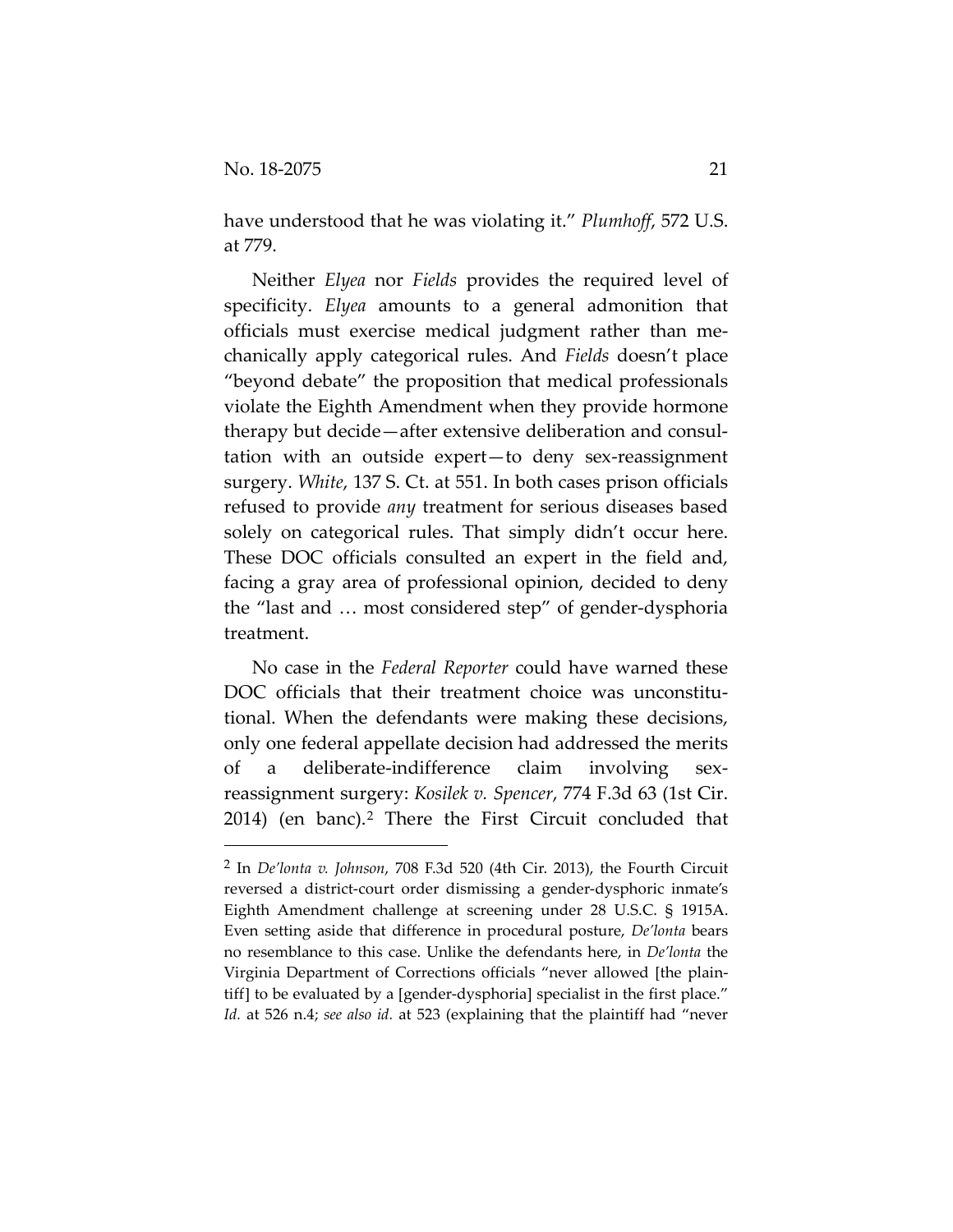prison officials who provided hormone therapy and lifestyle accommodations but denied a request for surgery did not violate the Eighth Amendment.[3](#page-21-0) *See id.* at 90, 96.

Campbell next argues that then-existing caselaw clearly established that prison officials cannot abandon medical judgment by "persist[ing] in a course of treatment known to be ineffective." *Greeno v. Daley*, 414 F.3d 645, 655 (7th Cir. 2005). It's true that we've identified this species of deliberate-indifference claim. *See Petties*, 836 F.3d at 729–30. But we've never applied that general principle to facts resembling these. Campbell's lightly developed argument does not convince us that this right was "established not as a broad general proposition but in a particularized sense so that the contours of the right are clear to a reasonable official." *Dibble v. Quinn*, 793 F.3d 803, 808 (7th Cir. 2015) (quotation marks omitted).

We've previously noted that "[f]or purposes of qualified immunity, [the Eighth-Amendment] duty" to treat prison-

 $\overline{a}$ 

been evaluated by a [gender-dysphoria] specialist concerning her need for sex reassignment surgery"). *Rosati v. Igbinoso*, 791 F.3d 1037 (9th Cir. 2015), is similar. There the Ninth Circuit reversed an order dismissing a gender-dysphoric inmate's Eighth Amendment challenge at screening. Unlike the defendants here, in *Rosati* the defendants applied a blanket policy against sex-reassignment surgery and never allowed the plaintiff to be evaluated by a gender-dysphoria specialist. *Id.* at 1039–40.

<span id="page-21-0"></span> $3A$  divided panel of the Fifth Circuit recently announced agreement with *Kosilek*. *Gibson v. Collier*, 920 F.3d 212 (5th Cir. 2019). The panel majority focused on the ongoing debate over the efficacy of sex-reassignment surgery *in general* and wasn't prepared to accept the World Professional Association of Transgender Health's *Standards* as authoritative. *Id.* at 221– 24. We don't need to venture beyond the record and address that wider debate to decide this appeal.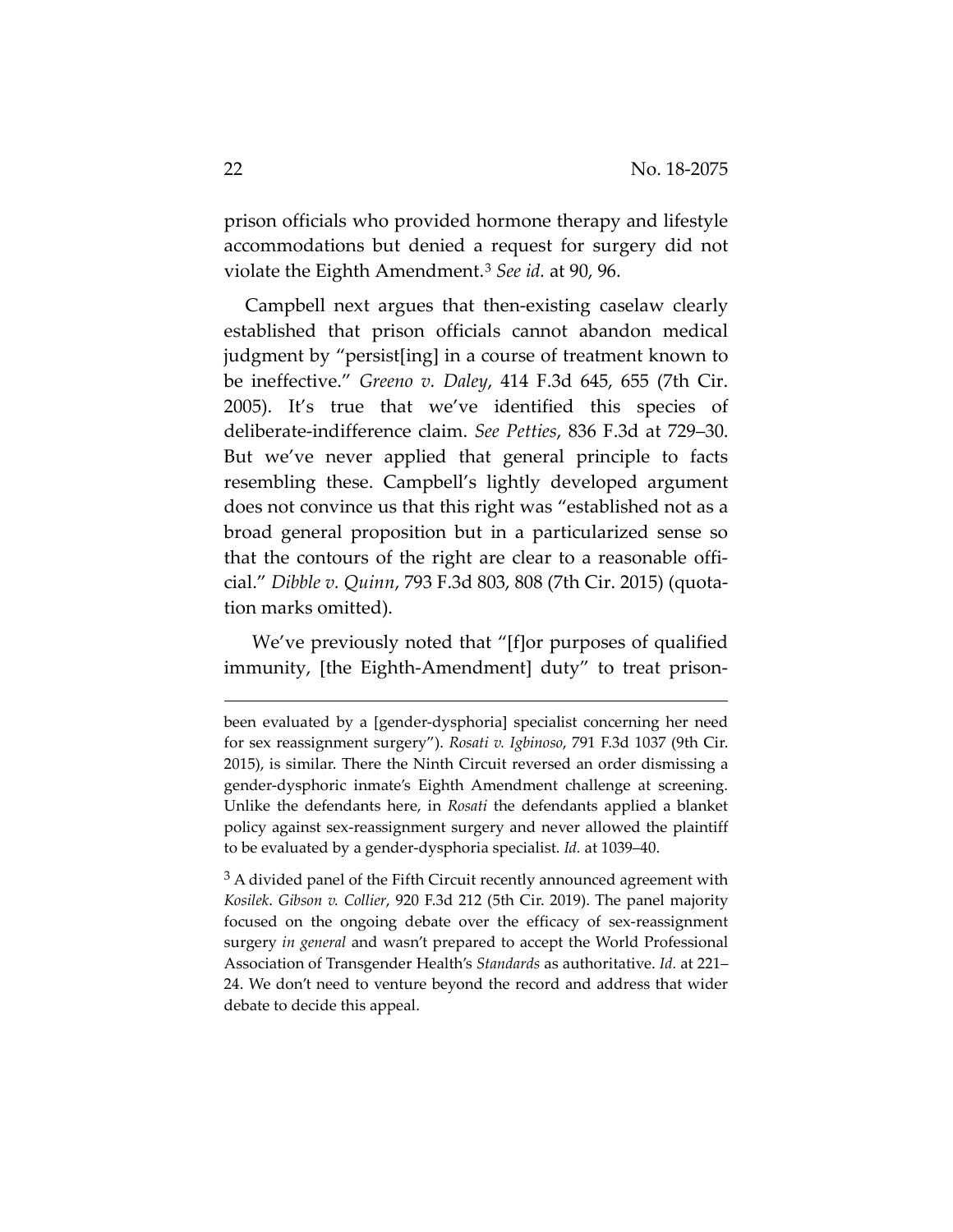ers' serious medical conditions "need not be litigated and then established disease by disease or injury by injury." *Estate of Clark*, 865 F.3d at 553. Campbell seizes on this aphorism and argues that by the same token, "rights need not be established treatment by treatment."

That argument overlooks the nature of this deliberateindifference claim. In *Estate of Clark*, the prison official "chose to do nothing" in response to a known risk of substantial harm to the prisoner. *Id.* When prison officials utterly fail to provide care for a serious medical condition, the constitutional violation is obvious and qualified immunity offers little protection. *See Orlowski v. Milwaukee County*, 872 F.3d 417, 422 (7th Cir. 2017) (denying qualified immunity where, in the face of clear symptoms, officers "chose to do nothing").

To be sure, the constitutional concern in cases involving no treatment at all is not disease- or injury-specific. But prisons aren't obligated to provide every requested treatment once medical care begins. In a deliberate-indifference case challenging the medical judgment of prison healthcare professionals who actually diagnose and treat an inmate's medical condition (as opposed to ignoring it), we *necessarily* evaluate those discrete treatment decisions. And we defer to those decisions "unless no minimally competent professional would have" made them. *Sain*, 512 F.3d at 895 (quotation marks omitted). Deciding whether a particular treatment plan was a "substantial departure from accepted professional judgment, practice, or standards"—a necessary predicate to establish an Eighth Amendment violation—requires a close examination of professional standards and the specific choices made by care providers. *Id.* (quotation marks omit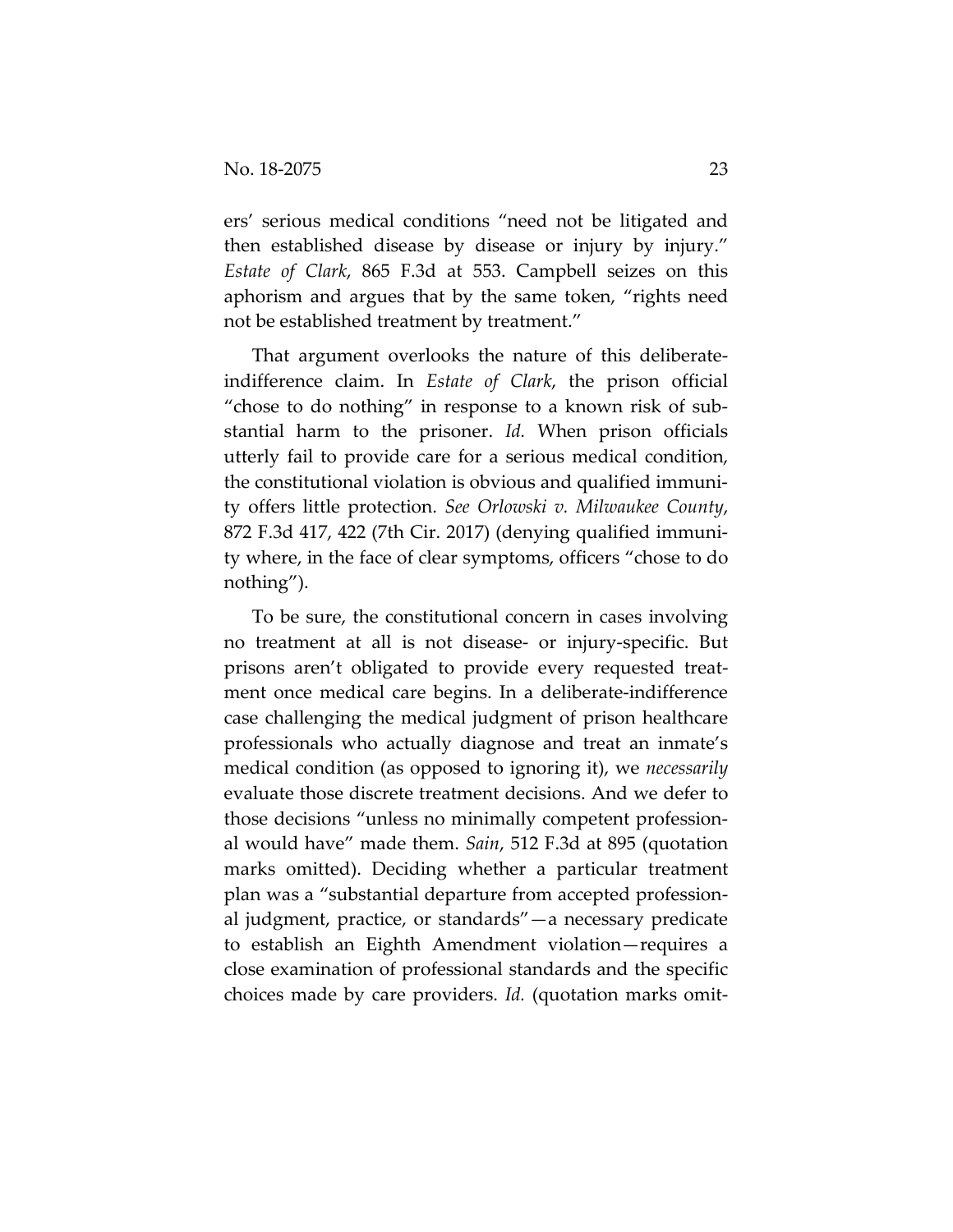ted). Given the fact-specific nature of these claims, the notice aspect of qualified-immunity doctrine is crucial.

Campbell also relies on our recent decision in *Mitchell v. Kallas*, 895 F.3d 492 (7th Cir. 2018), another gender-dysphoria case involving a Wisconsin inmate, Osborne, and Dr. Kallas. In that case Dr. Kallas denied a prisoner's request for hormone therapy despite Osborne's unequivocal endorsement of the treatment. He cited a DOC policy requiring at least six remaining months of incarceration to initiate a hormone regimen. *Id.* at 497. The inmate raised deliberate-indifference claims based on a "fail[ure] to provide [recommended] care for a non-medical reason" and "inexplicable delays." *Id.* at 498.

Because prisons around the country applied varied evaluation periods for hormone-therapy eligibility, we held that "Dr. Kallas was not on notice that a 13-month evaluation would violate" the Eighth Amendment. *Id.* at 500. To the extent that the claim was based on the length of time it took to complete the assessment, we concluded that qualified immunity protected Dr. Kallas from damages liability.

But we rejected the immunity defense to the failure-totreat claim. We framed the question as "whether a prison doctor would have known that it was unconstitutional *never* to provide" hormone therapy. *Id.* at 499. Interpreting the refusal to begin hormone therapy as a complete denial of care, we observed that "[p]rison officials have been on notice for years that leaving serious medical conditions, including gender dysphoria, untreated can amount to unconstitutional deliberate indifference." *Id.* Given our decision in *Fields*, "circuit precedent clearly established that a *total absence of*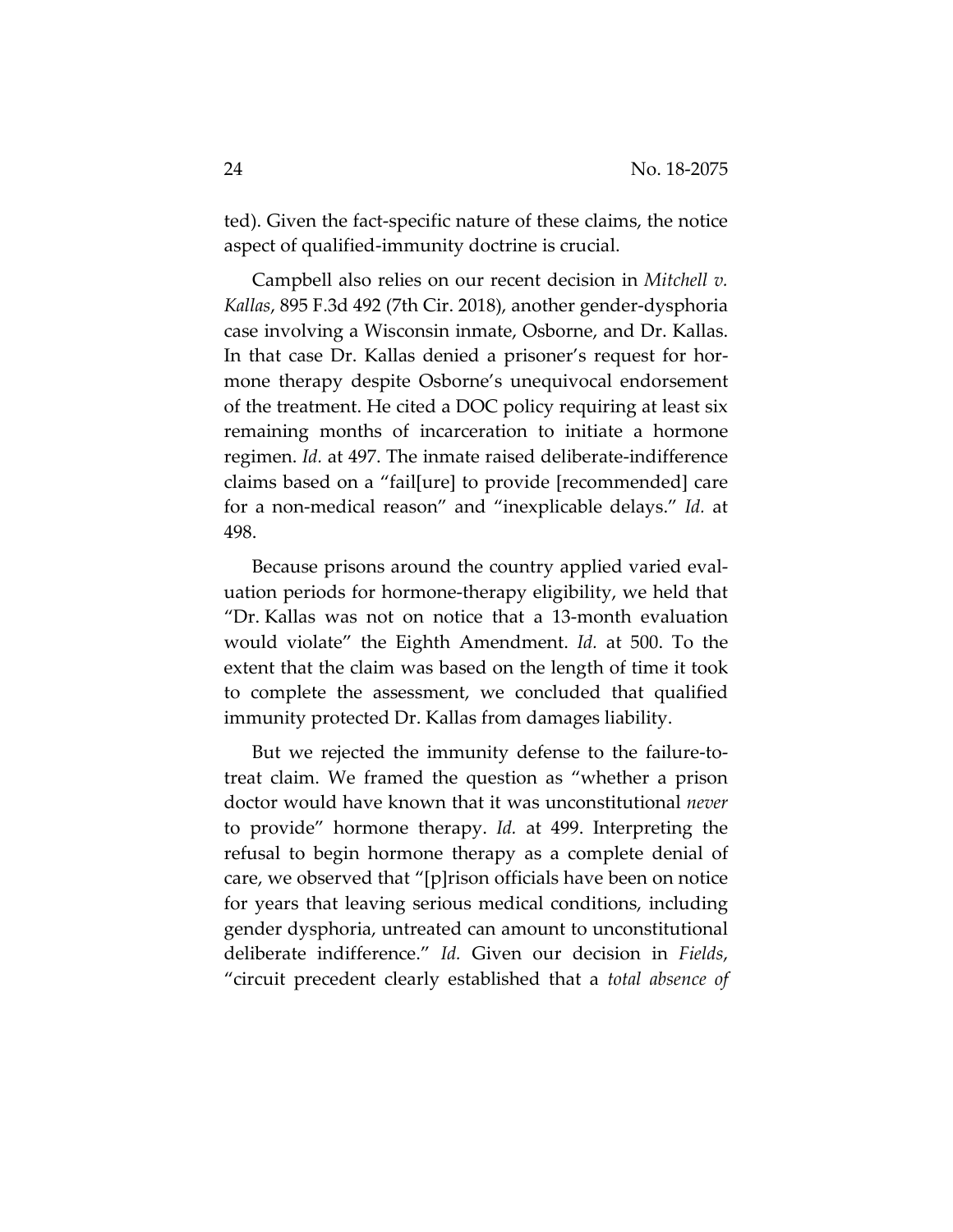*treatment* for the serious medical needs created by gender dysphoria is unconstitutional." *Id.* (emphasis added).

We hadn't decided *Mitchell* when DOC officials were making decisions about Campbell's care, so it has little relevance to the qualified-immunity analysis here. Moreover, *Mitchell* illustrates the difference between a complete denial of care and context-specific judgment calls. A plausible interpretation of the record in *Mitchell* was that the DOC offered the inmate no treatment whatsoever. As we've explained, our caselaw clearly establishes that regardless of the disease or injury at issue, utterly failing to treat a serious medical condition constitutes deliberate indifference. Campbell, by contrast, received extensive treatment in the form of hormone therapy, counseling, and various lifestyle accommodations.

Deciding whether to provide additional medical interventions—especially when the inmate's preferred course of treatment poses considerable challenges to prison administration—is not the same as deciding to provide no treatment at all. Denying a specific therapy in a particular case *might* amount to a constitutional violation, but qualified immunity applies absent reasonably specific notice to prison officials.

In short, when the defendants denied Campbell's request for sex-reassignment surgery, no case clearly established a right to gender-dysphoria treatment beyond hormone therapy. As for Campbell's requests for electrolysis and makeup, our cases offer no indication that denying arguably nonmedical cosmetic accommodations violates the Eighth Amendment.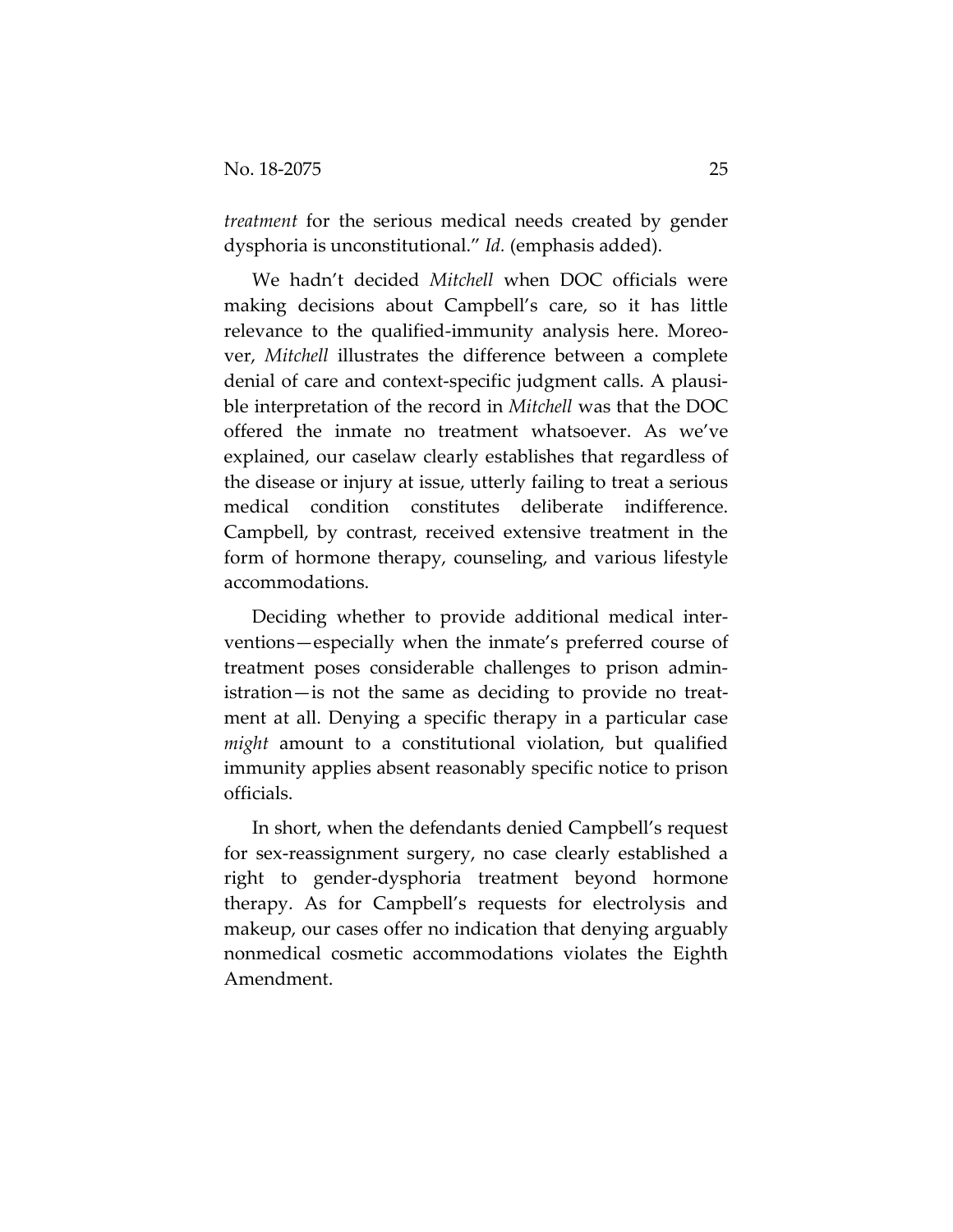Qualified-immunity analysis also asks whether "the facts, taken in the light most favorable to the plaintiff[], show that the defendants violated a constitutional right." *Gonzalez*, 578 F.3d at 540. Because no case clearly establishes that denying treatment beyond hormone therapy is unconstitutional, qualified immunity applies regardless. So it's enough to note that a factfinder may infer deliberate indifference only where a prison medical professional makes "a medical decision that has no support in the medical community" and provides "a suspect rationale … for making it." *Petties*, 836 F.3d at 729 n.2. And "even admitted medical malpractice does not automatically give rise to a constitutional violation"; only "sub-minimal competence … crosses the threshold into deliberate indifference." *Id.* at 729. Prison healthcare providers necessarily exercise medical judgment—and thus by definition do not act with deliberate indifference—when they base treatment decisions on accepted national standards and the advice of an expert.

# **III. Conclusion**

Because clearly established law did not require Wisconsin prison officials to provide Campbell with genderdysphoria treatment beyond hormone therapy, the defendants are immune from damages liability. The district court's decision to the contrary is

**REVERSED**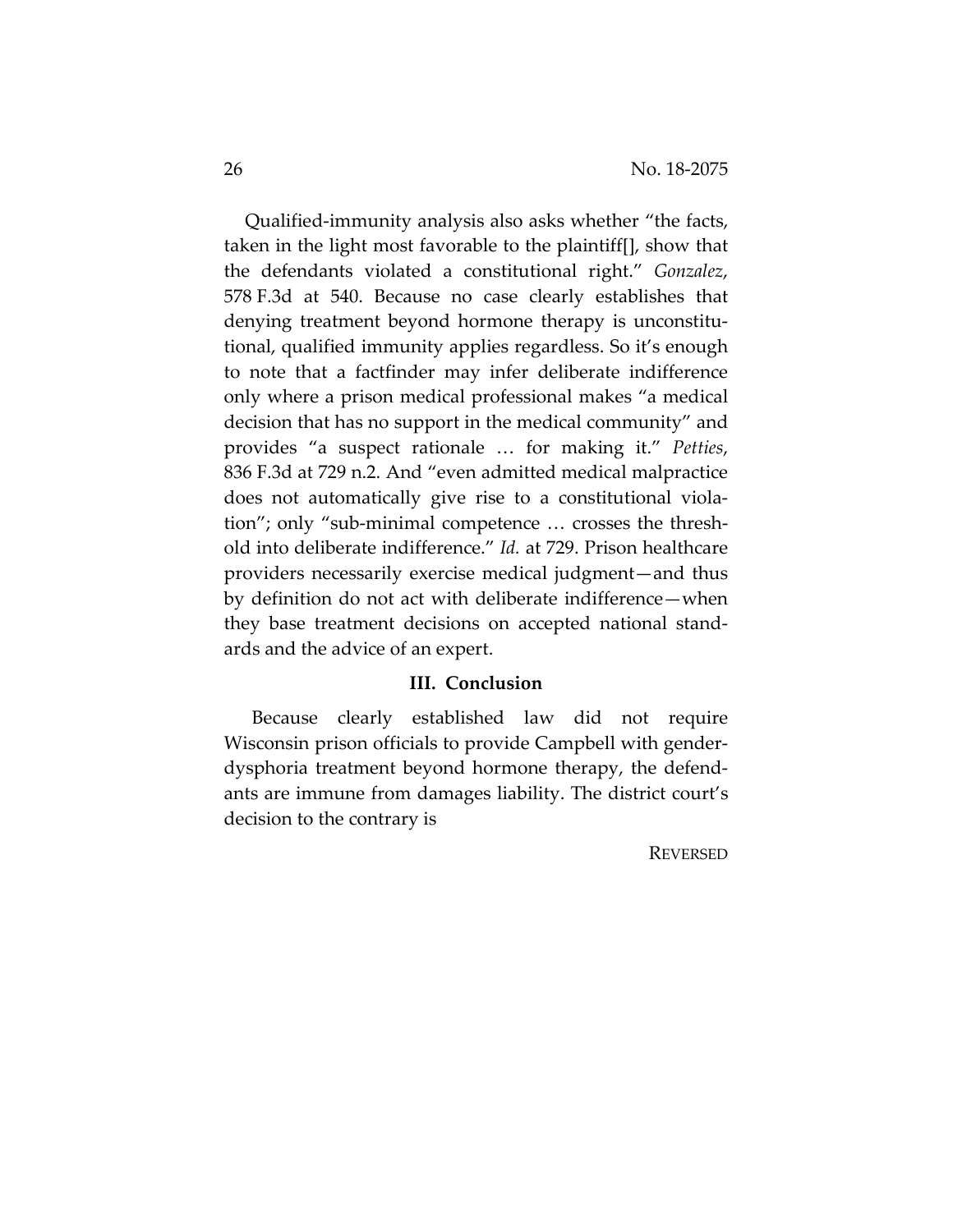WOOD, *Chief Judge*, dissenting. The Supreme Court has pounded home the point that when deciding whether quali‐ fied immunity applies, lower courts cannot view the law at a "high level of generality." *Ashcroft v. al‐Kidd*, 563 U.S. 731, 742 (2011). Nonetheless, while "a case directly on point" may be sufficient, it is not necessary. *White v. Pauly*, 137 S. Ct. 548, 551 (2017). The majority opinion in the case before us recognizes this distinction, admitting that "'[f]or purposes of qualified immunity, [the Eighth‐Amendment] duty' to treat prisoners' serious medical conditions 'need not be litigated and then established disease by disease or injury by injury.'" *Ante* at 22 (quoting *Estate of Clark v. Walker*, 865 F.3d 544, 553 (7th Cir. 2017)). The Eighth Amendment applies whether the serious condition is Type I diabetes, paraplegia, congestive heart fail‐ ure, or a broken leg, even though the treatments for those con‐ ditions are quite different. Yet the majority fails to follow this rule. Instead, it states that Campbell must show a clearly established right specific to her condition—gender dysphoria and to the particular way the medical profession addresses it. *Ante* at 20. With respect, that is the wrong question, and so it leads to the wrong answer. I therefore dissent.

Before outlining my disagreement with the majority, I should emphasize my agreement with much of what it says. I join in full Part II.A of the majority's opinion, which addresses our jurisdiction over this interlocutory appeal. Like my col‐ leagues, I see no reason to break with our sister circuits, over‐ rule *Scott v. Lacy*, 811 F.2d 1153 (7th Cir. 1987), and decline jurisdiction because of Campbell's outstanding request for in‐ junctive relief. My disagreement is limited to the majority's application of the qualified immunity inquiry to this case. Even there, I have no quarrel with much of the reasoning. As the majority notes, the relevant Eighth Amendment inquiry is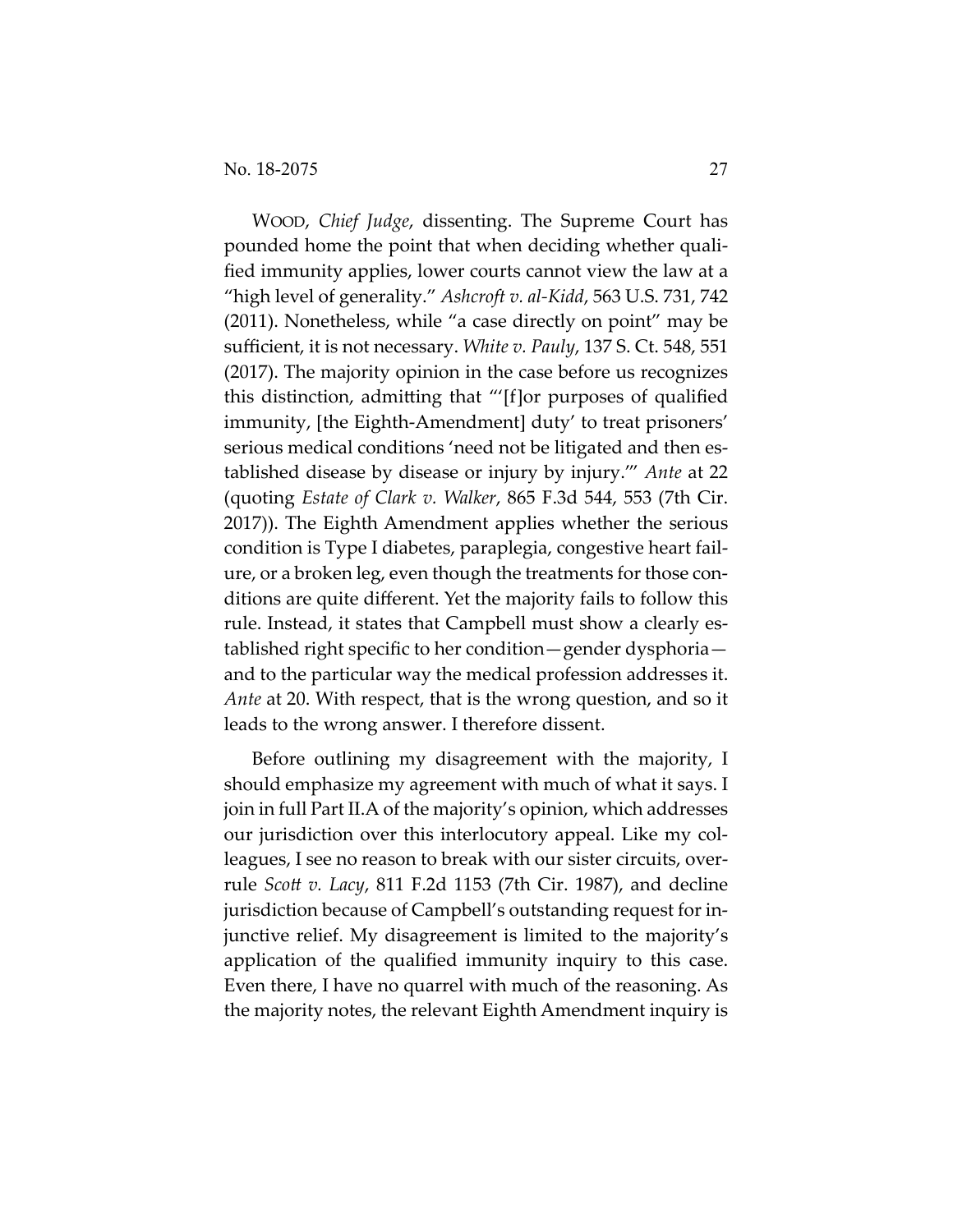whether Kallas and the other defendants were deliberately in‐ different to Campbell's serious medical condition. *Ante* at 16. As the majority recognizes, gender dysphoria is a serious medical condition for which prison officials must provide treatment. *Ante* at 17 (citing *Maggert v. Hanks*, 131 F.3d 670, 671 (7th Cir. 1997)). We diverge only on the description of the clearly established right and whether Campbell has presented enough evidence to show (if believed by a trier of fact) that Kallas violated that right.

**I**

This case comes to us from the denial of qualified immun‐ ity by the district court. That means our review is limited. We must answer only two questions: whether defendants vio‐ lated a constitutional right, and whether that constitutional right was clearly established at the time defendants acted. *Ashcroft v. Iqbal*, 556 U.S. 662, 673 (2009). This means not only that we must take the facts in the light most favorable to the plaintiff, *Tolan v. Cotton*, 572 U.S. 650, 656–57 (2014), but also as is the case any time there are disputed issues of material fact—that we have no jurisdiction to resolve any factual dis‐ putes. *Johnson v. Jones*, 515 U.S. 304, 313 (1995). We thus ap‐ proach the facts in much the same way as we would if we were reviewing a motion to dismiss or a grant of summary judgment. See, *e.g.*, *Tolan*, 572 U.S. at 657 (vacating the grant of qualified immunity because "[i]n holding that Cotton's ac‐ tions did not violate clearly established law, the Fifth Circuit failed to view the evidence at summary judgment in the light most favorable to Tolan").

Some 22 years ago, this court stated that because prisoners were "entitled only to minimum care," they were not entitled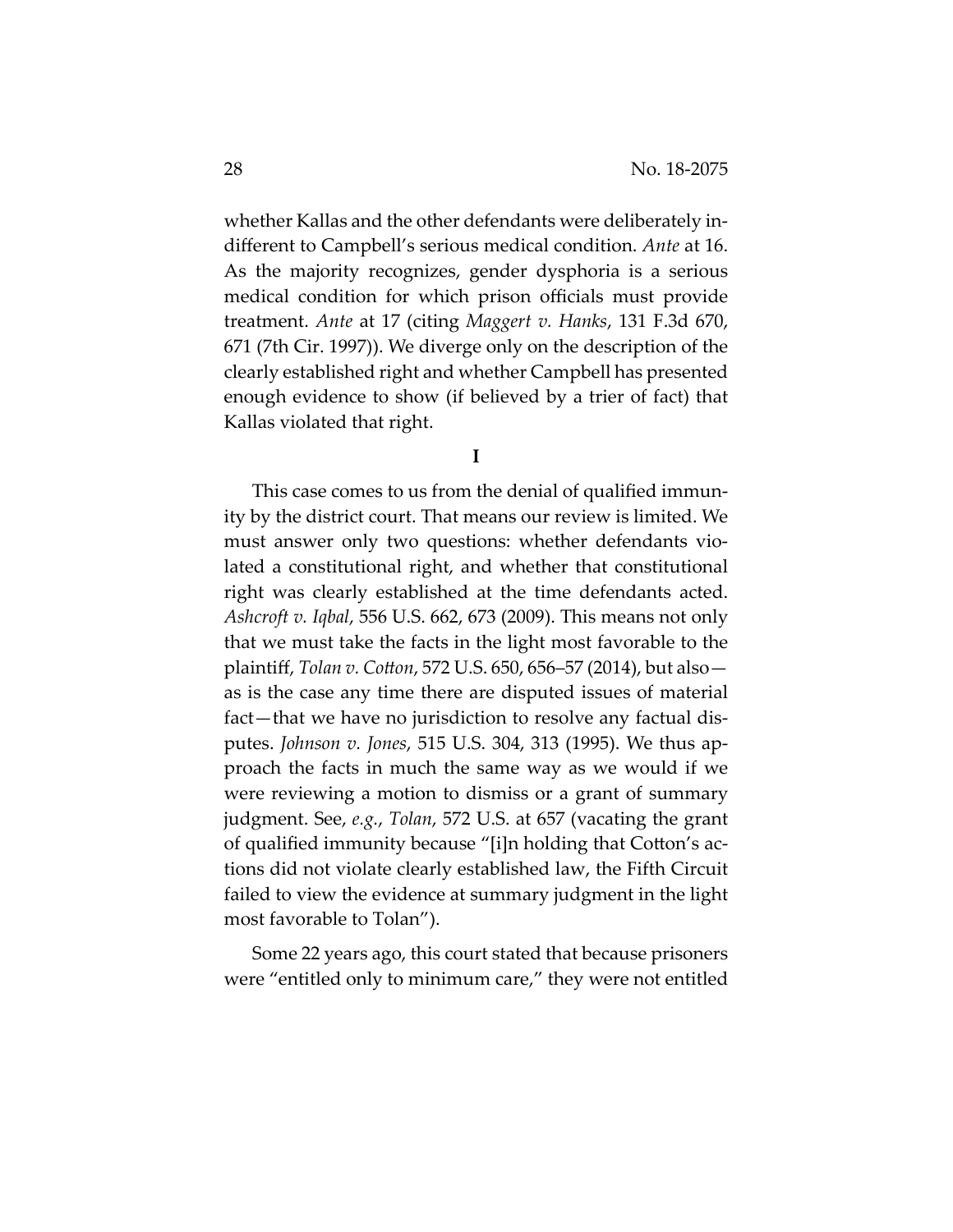to sexual-reassignment surgery ("SRS")<sup>1</sup> or hormone therapy, because the minimal record before the court indicated that those treatments were expensive and "esoteric medical treat‐ ment that only the wealthy can afford …." *Maggert*, 131 F.3d at 671–72. But that was not ourlast word on this issue. In *Fields v. Smith*, 653 F.3d 550 (7th Cir. 2011), we evaluated a claim that the total denial of *either* medically necessary hormones *or* medically necessary SRS violated the Eighth Amendment. Unlike in *Maggert*, in *Fields* we had the benefit of a full trial record. *Id.* at 555. We determined that time and the crucible of trial had disproven the "empirical assumptions" on which *Maggert* relied. *Id.* Both hormones and SRS were, for example, significantly cheaper than other treatments and surgeries that the Wisconsin Department of Corrections had provided in re‐ cent years. *Id.*

Despite the majority's contention, *ante* at 20, while the bulk of our discussion in *Fields* focused on hormone therapy, we also specifically addressed the *Fields* plaintiffs' attempt to strike down Wisconsin's surgery ban. On this point, we up‐ held the district court's enjoining of Wisconsin's surgery ban, because that statute forbade "even the consideration of … sur‐ gery" regardless of whether SRS was medically necessary for

<sup>&</sup>lt;sup>1</sup> I recognize that the term "sexual-reassignment surgery" is now considered an outdated and inaccurate descriptor of this procedure. This surgical treatment is now more commonly referred to as gender confirmation surgery. See, *e.g.*, *Gender Confirmation Surgery*, UNIVERSITY OF MICHIGAN SCHOOL OF MEDICINE, https://www.uofmhealth.org/conditions-treatments/gender‐confirmation‐surgery (last visited July 26, 2019) (explaining the available options for gender confirmation surgery in the University of Michigan Health System). For the sake of consistency, however, I use the term "SRS" here, as it is the label given to this surgery by the majority, the parties, and the WPATH Standards.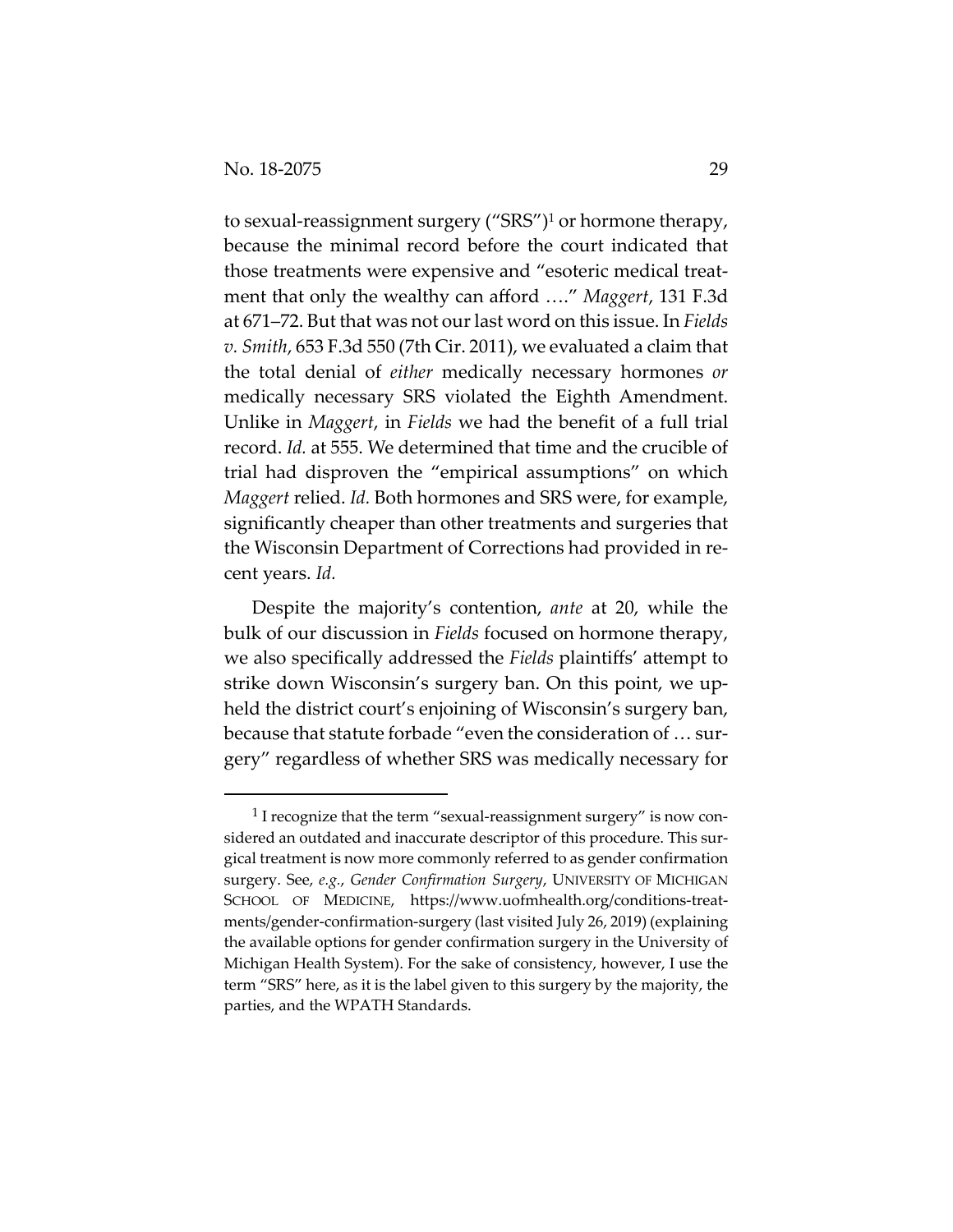an individual prisoner. *Id.* at 558–59. We concluded that "[i]t is well established that the Constitution's ban on cruel and unusual punishment does not permit a state to deny effective treatment for the serious medical needs of prisoners. … Re‐ fusing to provide effective treatment for a serious medical condition serves no valid penological purpose and amounts to torture." *Id.* at 556. Our bottom line was simple: "Just as the legislature cannot outlaw all effective cancer treatments for prison inmates, it cannot outlaw the only effective treatment for a serious condition like [gender dysphoria]." *Id.* at 557.

Recently, in *Estate of Clark*, we recognized that "[t]he Su‐ preme Court has long held that prisoners have an Eighth Amendment right to treatment for their 'serious medical needs," 865 F.3d at 553, and thus that this right is clearly established. "For purposes of qualified immunity, that legal duty need not be litigated and then established disease by dis‐ ease or injury by injury." *Id.* The majority opinion now seems to walk back the latter statement. But in doing so it confuses the legal definition of the clearly established right with the factual question of the medical necessity of a particular treat‐ ment for a particular patient.

Our inquiry should be simple: first, we must determine whether Campbell suffers from a medical need that is clearly established as objectively serious; second, we must determine whether, as a subjective matter, it was clear *to the defendants* that they were being deliberately indifferent to Campbell's objectively serious medical need.

The first half of this inquiry is easy. We recognized in 1997 that "[g]ender dysphoria … is a serious psychiatric disorder." *Maggert*, 131 F.3d at 671. It has thus been established for more than 20 years that gender dysphoria is a serious medical need;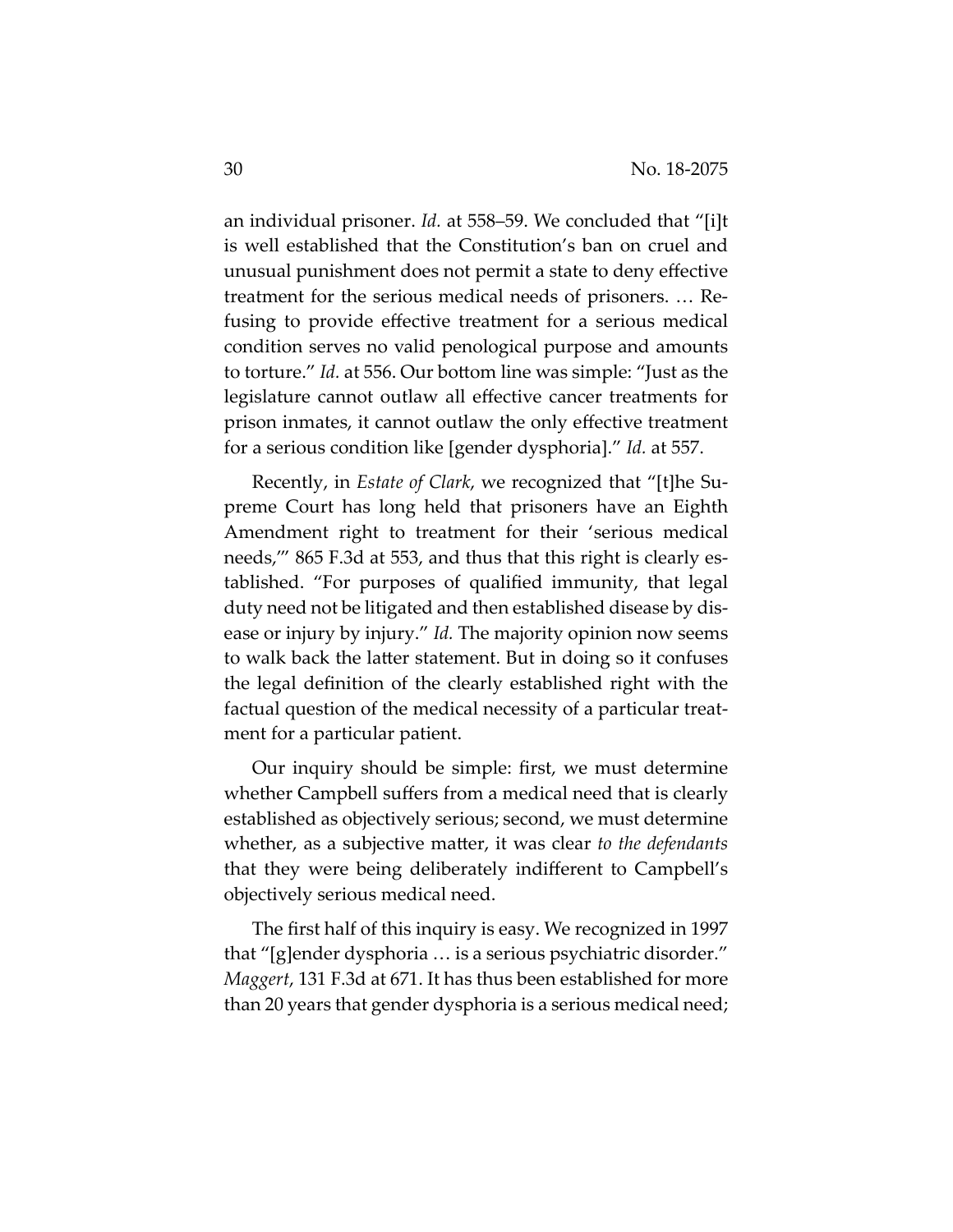commendably, the defendants in this litigation do not contend that it is not. See also *Fields*, 653 F.3d at 554–55; *Meri‐ whether v. Faulkner*, 821 F.2d 408, 413 (7th Cir. 1987) (holding that "plaintiff's complaint [asserting that she received no treatment for her gender dysphoria] does state a 'serious medical need'").

That takes us to the second inquiry: whether the defend‐ ants were deliberately indifferent in refusing Campbell's re‐ quests for surgery. Because the deliberate indifference inquiry is a subjective one, it necessarily "turns on [a defendant's] mental state, and it is well established what the law requires in that regard." *Zaya v. Sood*, 836 F.3d 800, 807 (7th Cir. 2016). If a defendant "consciously disregard[s] the risks of [denying an inmate's medical care], then his conduct violates clearly es‐ tablished law under the Eighth Amendment." *Id.* at 807–08.

Proving someone's state of mind is always difficult. See *Petties v. Carter*, 836 F.3d 722, 728 (7th Cir. 2016) (*en banc*) ("Rarely if ever will an official declare, 'I knew this would probably harm you, and I did it anyway!'"). But it is not im‐ possible: circumstantial evidence pointing to deliberate indif‐ ference can be gathered in medical cases just as in others. See *id.* The obvious case is a defendant who sees a suffering inmate and ostentatiously does nothing to help her. See, *e.g.*, *Mitchell v. Kallas*, 895 F.3d 492, 499 (7th Cir. 2018) ("Prison of‐ ficials have been on notice for years that leaving serious med‐ ical conditions, including gender dysphoria, untreated can amount to unconstitutional deliberate indifference."). None‐ theless, that is the beginning, not the end, of the deliberate‐ indifference inquiry. See *Zaya*, 836 F.3d at 805 ("[W]e have also made clear that an inmate need not show that he was 'lit‐ erally ignored' to prevail on a deliberate‐indifference claim.").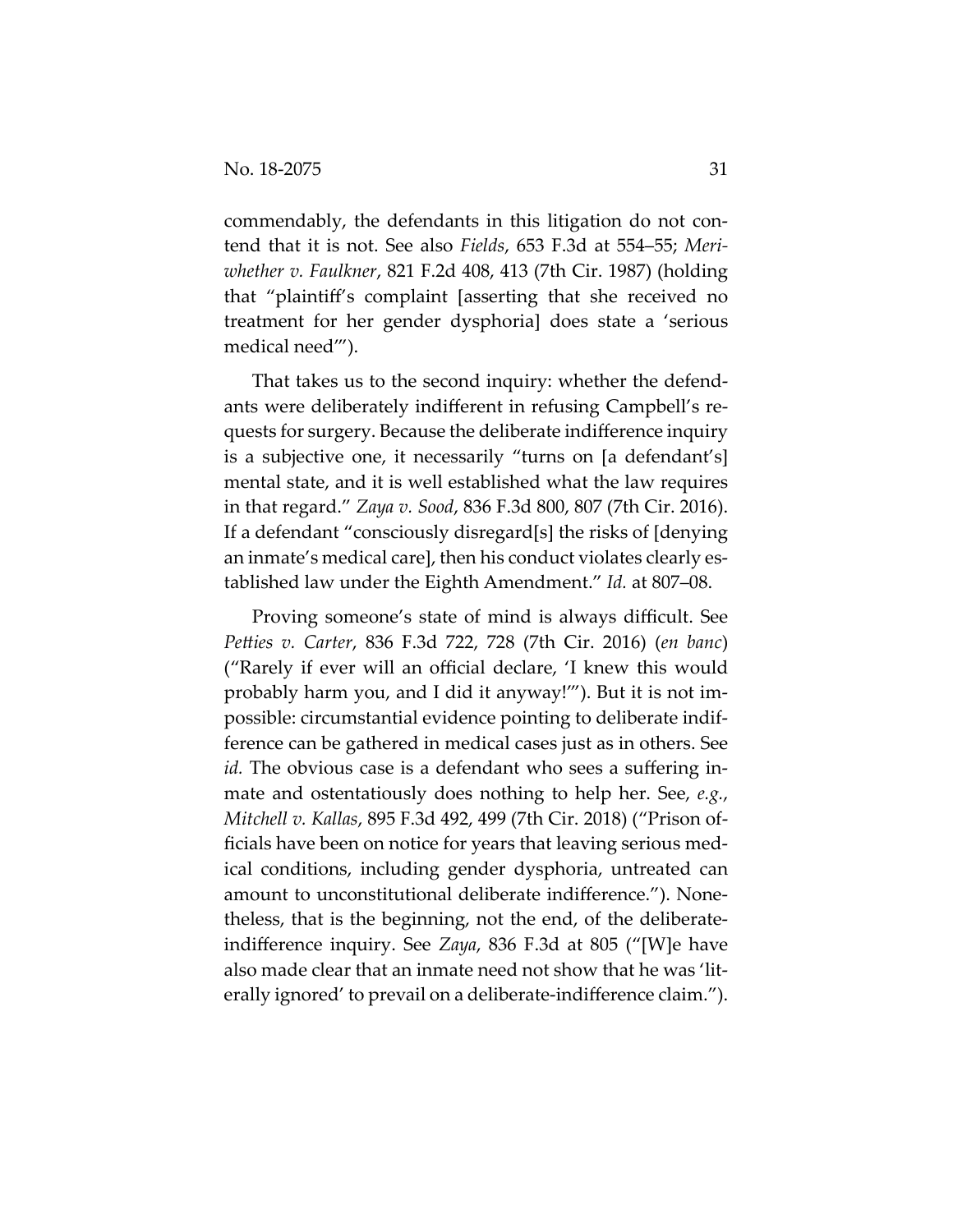A plaintiff may prove deliberate indifference through evi‐ dence that the defendant's treatment was far outside of med‐ ical norms. "[I]f the defendant's chosen 'course of treatment' departs radically from 'accepted professional practice,' a jury may infer from the treatment decision itself that no exercise of professional judgment actually occurred." *Id.* (quoting *Pyles v. Fahim*, 771 F.3d 403, 409 (7th Cir. 2014)). Similarly, it has long "been established that the choice of an 'easier and less efficacious treatment' can demonstrate that the actor dis‐ played 'deliberate indifference … rather than an exercise of professional judgment.'" *Roe v. Elyea*, 631 F.3d 843, 861 (7th Cir. 2011) (internal citation omitted) (quoting *Estelle v. Gamble*, 429 U.S. 97, 104 n.10 (1976)). Finally, "[a]nother situation that might establish a departure from minimally competent med‐ ical judgment is where a prison official persists in a course of treatment known to be ineffective." *Petties*, 836 F.3d at 729–30.

Importantly, whether a defendant had a deliberately indif‐ ferent state of mind is not a legal question; it is a factual one. See *Zaya*, 836 F.3d at 808 ("As we've explained, that's [*i.e.* whether the defendant was deliberately indifferent] a question of fact that needs to be resolved by a jury."); *Petties*, 836 F.3d at 728 ("We must determine what kind of evidence is ad‐ equate *for a jury* to draw a reasonable inference that a prison official acted with deliberate indifference." (emphasis added)). We can thus resolve this case now only if there is no disputed issue of material fact on this point.

The question whether a particular course of treatment for an objectively serious medical condition amounts to deliber‐ ate indifference can be answered only with evidence from the medical community. For that reason, courts cannot look to outdated *factual* evidence from past cases to determine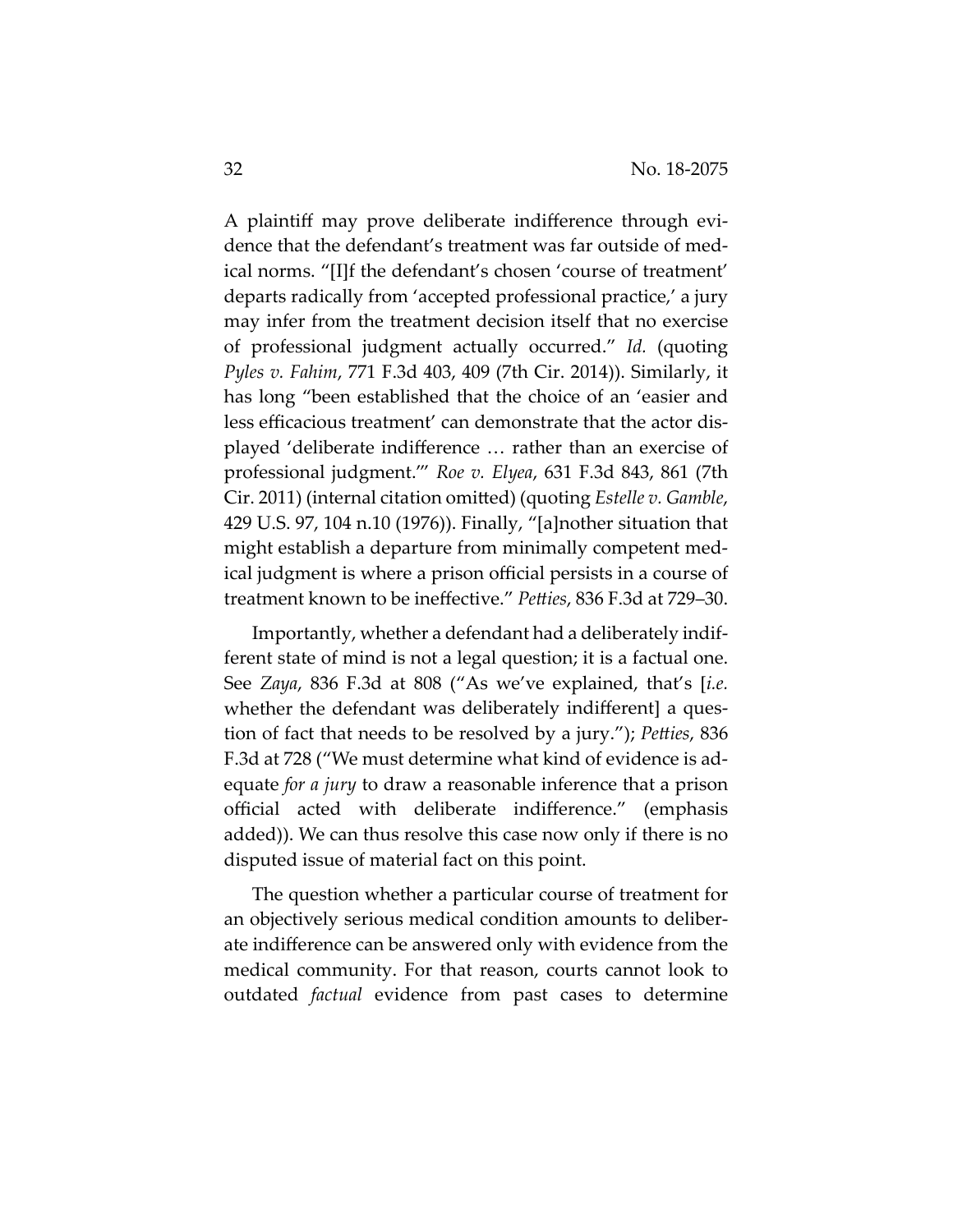whether some course of treatment is within acceptable boundaries. If the medical community uniformly decides that a recent advance is the only proper course of treatment, a de‐ fendant cannot rely on a case from before that advance oc‐ curred to say that her outdated treatment choice was reason‐ able. A court's role is only to determine whether a plaintiff has put forward sufficient evidence to allow a factfinder to con‐ clude that the treatment she received was so far outside the bounds of medical professional judgment that it amounted to deliberate indifference.

#### **II**

What, then, is the evidence about treatments for gender dysphoria? Is it undisputed that responsible doctors might choose the course that Wisconsin followed, or is there evi‐ dence that, if believed by a jury, would show that Wisconsin's choice was so far out of line with accepted practice that it amounted to deliberate indifference? We do not write here on a clean slate. In *Fields*, the district court "addressed both hor‐ mone therapy and sex reassignment surgery," and we upheld its finding that banning either treatment despite its medical necessity violated the Eighth Amendment. *Fields*, 653 F.3d at 558–59. While no other court of appeals has dealt with a pris‐ oner's claim for SRS in the context of qualified immunity, our sister circuits are largely in accord about whether the denial of SRS can violate the Eighth Amendment: It can. See *Rosati v. Igbinoso*, 791 F.3d 1037, 1040 (9th Cir. 2015) (holding that the denial of SRS stated a claim under the Eighth Amendment); *De'lonta v. Johnson*, 708 F.3d 520, 525–26 (4th Cir. 2013) (same). The cases denying a plaintiff's claim for SRS do so not because the denial of SRS can never be deliberate indifference, but be‐ cause the factual record before them did not contain evidence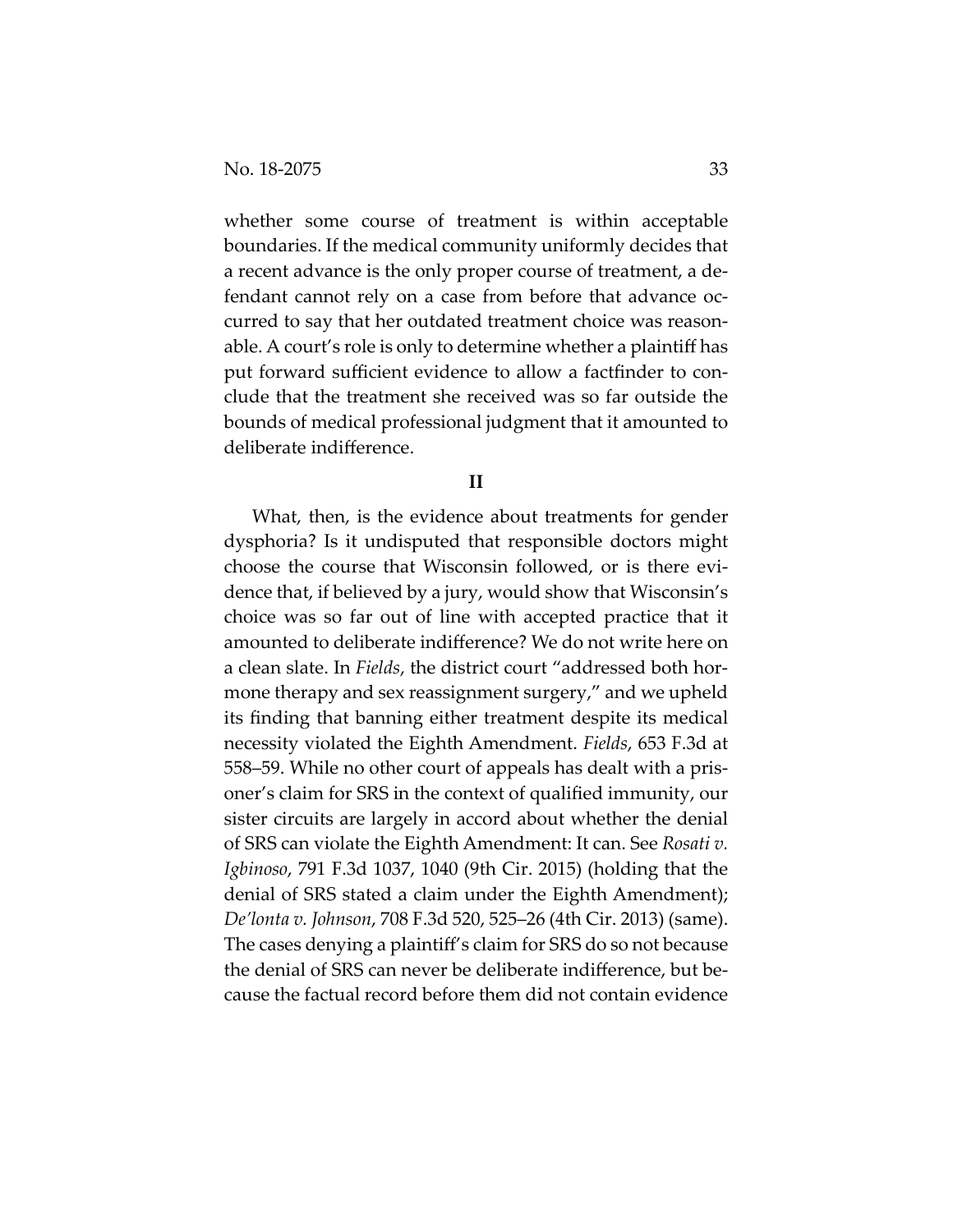that, if believed, would show that *only* SRS would be appro‐ priate for that plaintiff. See *Lamb v. Norwood*, 899 F.3d 1159, 1162–63 (10th Cir. 2018). In *Lamb*, the court noted that the "sparseness of the summary judgment record precludes a rea‐ sonable fact‐finder from inferring deliberate indifference." *Id.* It also relied on the fact that "Paul Corbier, M.D. stated under oath that Michelle's existing treatment has proven beneficial and that surgery is impractical and unnecessary in light of the availability and effectiveness of more conservative therapies." *Id. Kosilek v. Spencer*, 774 F.3d 63 (1st Cir. 2014) (*en banc*), is similar. There the First Circuit rejected Kosilek's plea for SRS, but it went out of its way to say that "this case presents unique circumstances; we are simply unconvinced that our decision on the record before us today will foreclose all litigants from successfully seeking SRS in the future. Certain facts in this particular record—including the medical providers' non‐uni‐ form opinions regarding the necessity of SRS, Kosilek's crim‐ inal history, and the feasibility of postoperative housing were important factors impacting the decision." *Id.* at 91. It is also noteworthy that the First Circuit decided *Kosilek* only af‐ ter a lengthy trial. *Id.* at 74–81 (describing the trial record); *Kosilek v. Spencer*, 889 F. Supp. 2d 190, 212 (D. Mass. 2012) (making findings of fact after "a 28‐day trial").

The one court of appeals to foreclose SRS entirely said that it was doing so based on a lack of record evidence. See *Gibson v. Collier*, 920 F.3d 212, 220–21 (5th Cir. 2019). In *Gibson*, the Fifth Circuit held that Gibson could not survive summary judgment because she had provided *no* evidence that SRS was the only medically acceptable treatment option for her. *Id.* She "did not dispute that the medical controversy" over SRS which the Fifth Circuit found existed based on *Kosilek—*"con‐ tinues to this day." *Id.* at 221. Campbell, by contrast, has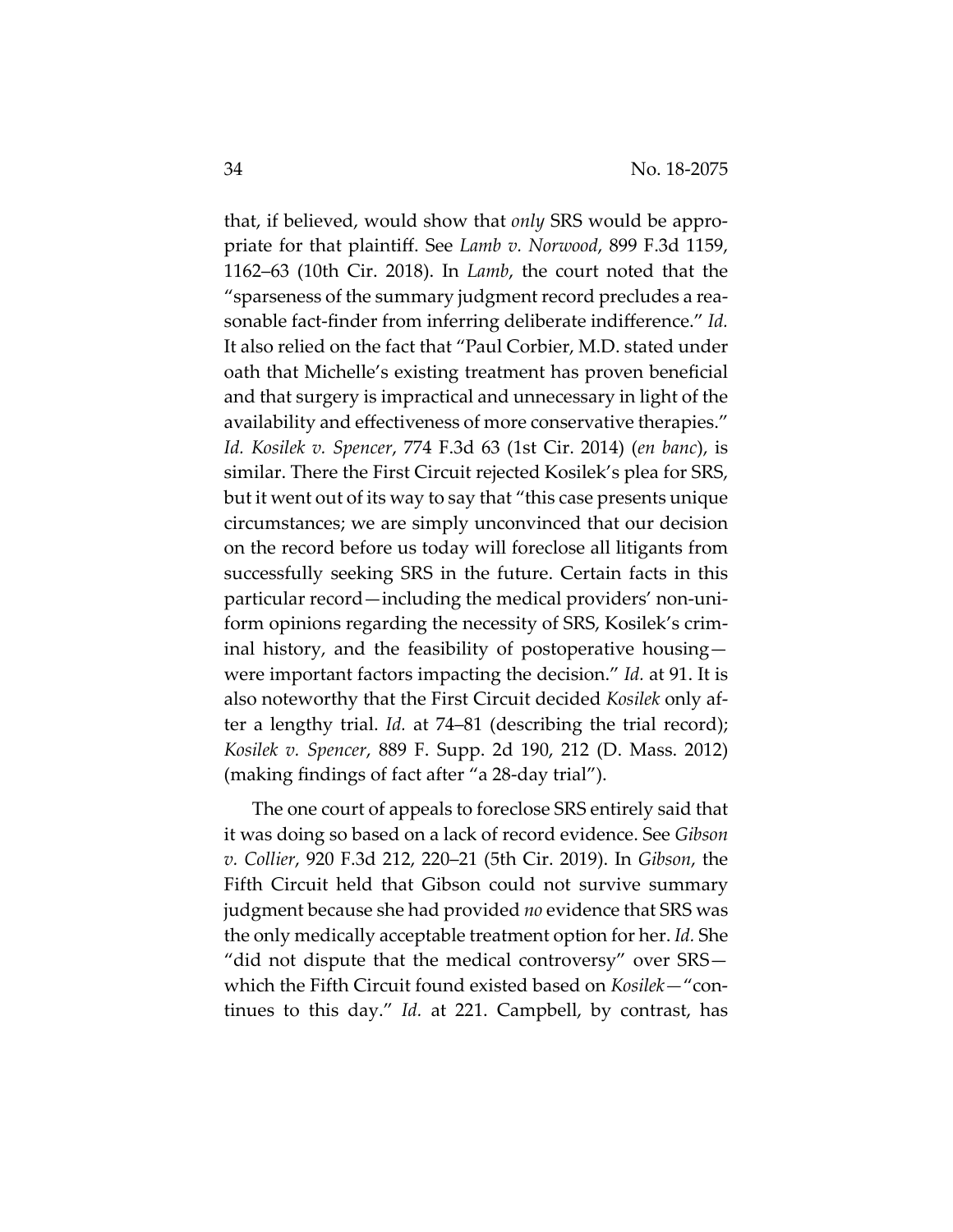produced precisely the evidence that the Fifth Circuit wanted. As the majority opinion notes, Campbell's experts have testi‐ fied that SRS is both medically necessary for her and uncon‐ troversial within the medical community. Indeed, Dr. Kathy Oriel opined that "'no physician with adequate expertise and experience in gender medicine would' dispute Campbell's need for sex‐reassignment surgery." *Ante* at 11. If the trier of fact credited that testimony, Campbell could prevail.

The majority attempts to distinguish *De'lonta* because it was an appeal of a motion to dismiss under 28 U.S.C. § 1915A, and because the plaintiff there had not yet been evaluated by a gender‐identity medical specialist. *Ante* at 21 n.2. But just as in a motion‐to‐dismiss posture, in a qualified immunity inter‐ locutory appeal we must draw inferences and resolve factual disputes in the plaintiff's favor. And the fact that the defend‐ ants in *De'lonta* had not yet allowed De'lonta to see a specialist has no bearing on the legal question whether refusing to provide universally accepted surgery would violate the Eighth Amendment. As the Fourth Circuit recognized, a surgical consultation was merely one step toward curing the potential constitutional violation. See *De'lonta*, 708 F.3d at 526 & n.4.

The Ninth Circuit's decision in *Rosati*, which rests on a procedural and factual posture similar to that in *De'lonta*, is also instructive. There the court held that Rosati stated an Eighth Amendment claim despite prison officials having en‐ gaged a medical consultant, because the consultant was "a physician's assistant with no experience in transgender med‐ icine." *Rosati*, 791 F.3d at 1040. While Cynthia Osborne, the defendants' outside consultant in our case, does specialize in gender identity issues, she is not a doctor. And Campbell has adduced significant evidence that Osborne's opinion about